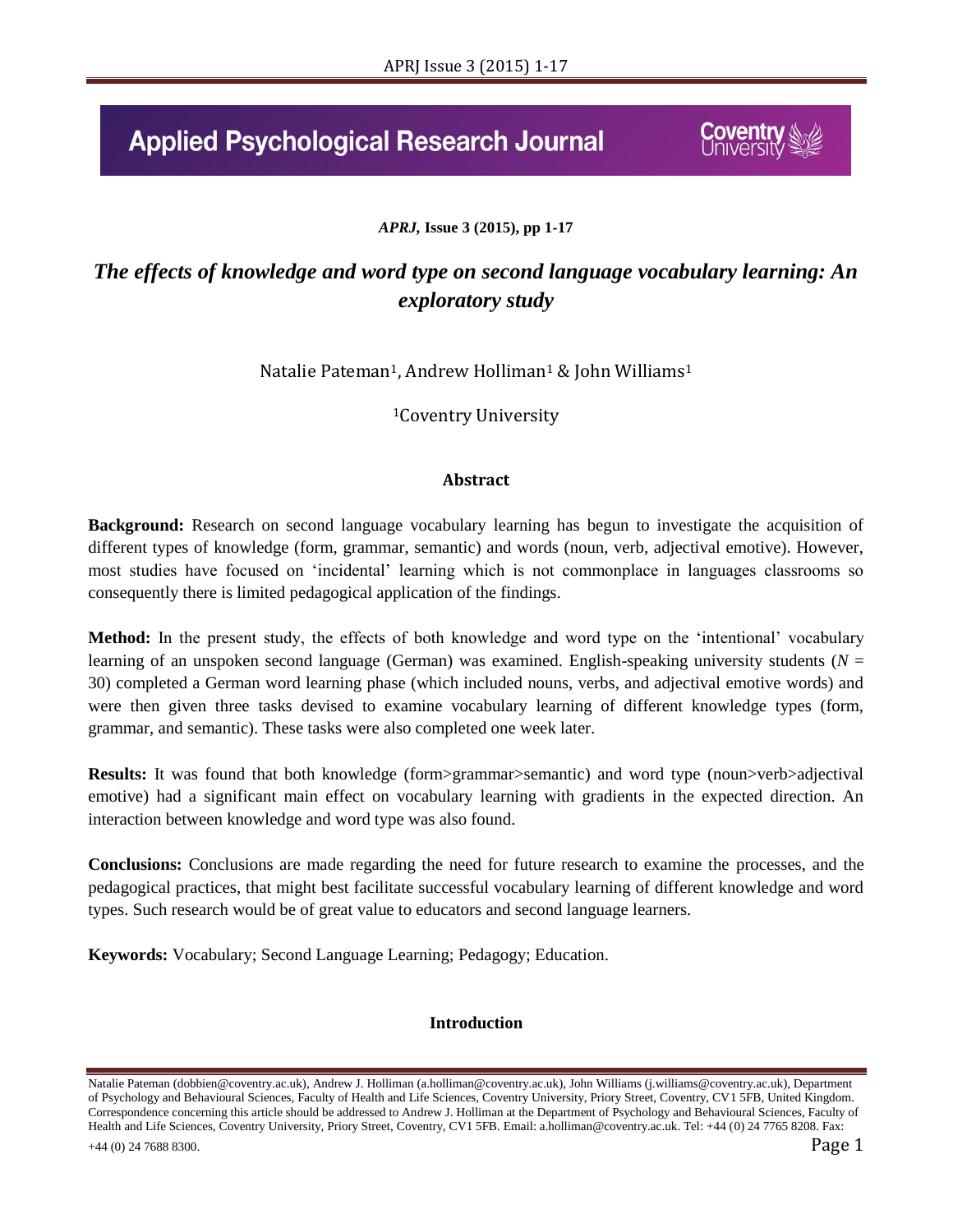The acquisition of vocabulary is of paramount importance when learning a second language. Second language vocabulary knowledge supports both the learners' understanding of that language and their ability to be understood. A lack of second language vocabulary knowledge hinders effective communication as "lexical items carry the basic meaning that learners want to comprehend and express" (Read, 2004, p. 146). Consequently, the conditions that best facilitate successful vocabulary learning are a prominent research area in second language acquisition.

Research adopting a multidimensional conceptualisation of vocabulary knowledge acquisition (e.g., Nation, 1990, 2001) has begun to consider the different knowledge types (dimensions) such as form (recognition of a word in its spoken and written form), grammar (word class), and semantics (a word's meaning); but few studies have utilised this approach and focus mainly on semantic acquisition, rather than other knowledge types (e.g., form and grammar). Other research examines differences between acquisition of nouns and verbs or nouns and emotive words to establish whether 'noun bias' exists in second language learning (e.g., Altarriba & Basnight-Brown, 2011; Gentner & Boroditsky, 2009); yet no study has examined the relative importance of all three word types. Furthermore, most research has focused on an incidental mode of learning (unintentional language acquisition that occurs in the process of completing a task with a different focus), rather than an intentional mode of learning (primary focus of a task is language acquisition), which is of less use to educators in language classrooms (Pachler, Barnes, & Field, 2009). The present study explores the effects both of knowledge (form, grammar, semantic) and word types (noun, verb, adjectival emotive) on the 'intentional' vocabulary learning of an unspoken second language (German) using a sample of university students. This research may have important educational implications about how best to support second language vocabulary acquisition.

# **Second Language Vocabulary Acquisition**

In an attempt to define acquisition, researchers have distinguished between 'vocabulary learning' and 'vocabulary acquisition' (see Krashen, 1989, for example): the former refers to context specific knowledge such as a test, whereas the latter reflects real, authentic language use. This distinction then alludes to vocabulary knowledge being multi-dimensional, whereby a learner needs to know most, if not all, dimensions to acquire a word. Although this idea has been present in the literature for many years (e.g., Henriksen, 1999; Meara, 1996; Nation, 1990, 2001), most research has focused on the acquisition of semantic knowledge. This is unsurprising given that a word's meaning is essential for effective communication in a given language. However, an explicit focus on this dimension offers no empirical indication as to the process of acquisition and if knowledge has been gained but remains undetected.

Moreover, the limited research that has examined different dimensions of vocabulary knowledge has focused on usage-based incidental learning; that is, tasks such as reading a foreign-language book where vocabulary is acquired through the need to understand it in order to make sense of that context (e.g., Pigada & Schmitt, 2006; van Zeeland & Schmitt, 2013), despite it rarely being used in language classrooms (Pachler, Barnes, & Field, 2009). In contrast form-focused deliberate learning; that is, tasks such as vocabulary list learning that focus explicitly on acquiring specific words (Elgort & Nation, 2010) is viewed as being more effective in a classroom as it utilises students' limited exposure to the language (Pachler, *et al.*, 2009) and, unlike incidental learning, is not overly reliant on their ability to infer meaning from context. Hu Hsueh-chao and Nation (2000) report that to

Natalie Pateman (dobbien@coventry.ac.uk), Andrew J. Holliman (a.holliman@coventry.ac.uk), John Williams (j.williams@coventry.ac.uk), Department of Psychology and Behavioural Sciences, Faculty of Health and Life Sciences, Coventry University, Priory Street, Coventry, CV1 5FB, United Kingdom. Correspondence concerning this article should be addressed to Andrew J. Holliman at the Department of Psychology and Behavioural Sciences, Faculty of Health and Life Sciences, Coventry University, Priory Street, Coventry, CV1 5FB. Email: a.holliman@coventry.ac.uk. Tel: +44 (0) 24 7765 8208. Fax: +44 (0) 24 7688 8300. Page 2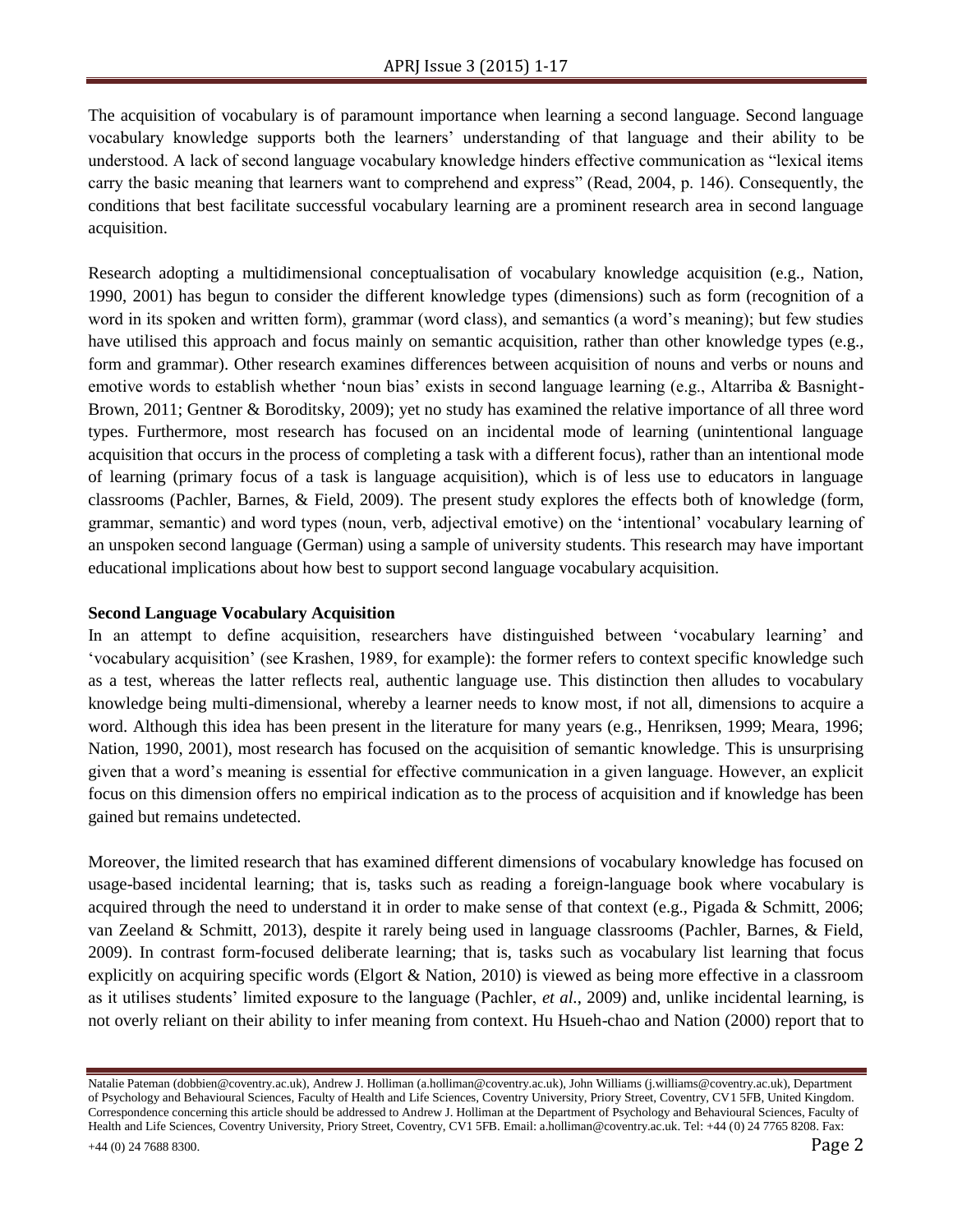infer the meaning of a vocabulary item a learner needs to have prior knowledge of the meaning of 98% of the other words in that context (e.g., a text).

However, one criticism of the exclusive use of deliberate vocabulary learning is that new lexical items are often presented to learners out of context. Groot (2000) argues that context provision is necessary to best facilitate acquisition. This argument rests on the premise that not all aspects of vocabulary knowledge are activated by exposure to a word out of context and, as such, different types of learning are needed to develop a more stable lexical representation (Elgort, 2011). Any examination of deliberate learning's efficacy in facilitating acquisition must therefore consider these different dimensions of vocabulary knowledge.

# **Acquisition of Dimensions of Vocabulary Knowledge**

Several frameworks exist regarding the nature of vocabulary knowledge dimensions. Nation (1990, 2001) conceptualises it in terms of three dimensions: form, meaning, and use, the latter being defined as knowledge of both grammar collocation and constraints on word use. Meara (1996) distinguishes between breadth of lexicon, depth of specific word knowledge, and accessibility and organisation. Henriksen (1999) distinguishes partial to precise knowledge, depth of knowledge, and receptive to productive knowledge.

The current study uses Nation's (1990, 2001) conceptualisation for three reasons. First, Nation's dimensions are clearly defined and orthogonal, which increases their measurability. Second, Nation's dimensions are explicitly word-specific. Meara's (1996) framework situates vocabulary acquisition in the context of a learner's entire lexicon so an examination from this perspective would offer little insight into the process of acquiring a single word, particularly when assessing the acquisition of beginner language learners who do not have an established lexicon. Third, there is strong empirical evidence for the theoretical basis on which Nation's framework is founded. Nation drew on Ellis's (1994) distinction between implicit and explicit processes involved in learning, which itself was based on experimental research (for example, Hulstijn & Hulstijn, 1984, and Green & Hecht, 1992). Ellis suggested that implicit learning processes occur in the recognition and production of a word's form which require attention to the stimulus but no other conscious processes. Conversely, semantic and grammatical aspects of word knowledge rely on explicit processes as a learner consciously searches for and applies rules. There is no evidence that distinction is present during deliberate learning as form, grammar, and semantic aspects arguably all rely on conscious processes within this context.

Depth of knowledge, a feature common to all three aforementioned frameworks, refers to the proposal that different word features are processed and stored at different levels. In line with Craik and Lockhart's (1972) Depth of Processing Hypothesis sensory features, such as orthographic and phonological word characteristics, are analysed at a shallow level, whereas semantic and conceptual input features are analysed at a deeper level. It follows that if depth of processing affects retention and recall then a word is more likely to be retained and recalled if it is processed at a deeper level. This suggests then that semantic word features are more likely to be retained and recalled than orthographic and phonological features. Views on this hypothesis vary: Krashen (1989) supports it, whereas De la Fuente (2006) opposes it arguing that form-focused learning facilitates more effective acquisition than meaning-focused learning.

Natalie Pateman (dobbien@coventry.ac.uk), Andrew J. Holliman (a.holliman@coventry.ac.uk), John Williams (j.williams@coventry.ac.uk), Department of Psychology and Behavioural Sciences, Faculty of Health and Life Sciences, Coventry University, Priory Street, Coventry, CV1 5FB, United Kingdom. Correspondence concerning this article should be addressed to Andrew J. Holliman at the Department of Psychology and Behavioural Sciences, Faculty of Health and Life Sciences, Coventry University, Priory Street, Coventry, CV1 5FB. Email: a.holliman@coventry.ac.uk. Tel: +44 (0) 24 7765 8208. Fax: +44 (0) 24 7688 8300. Page 3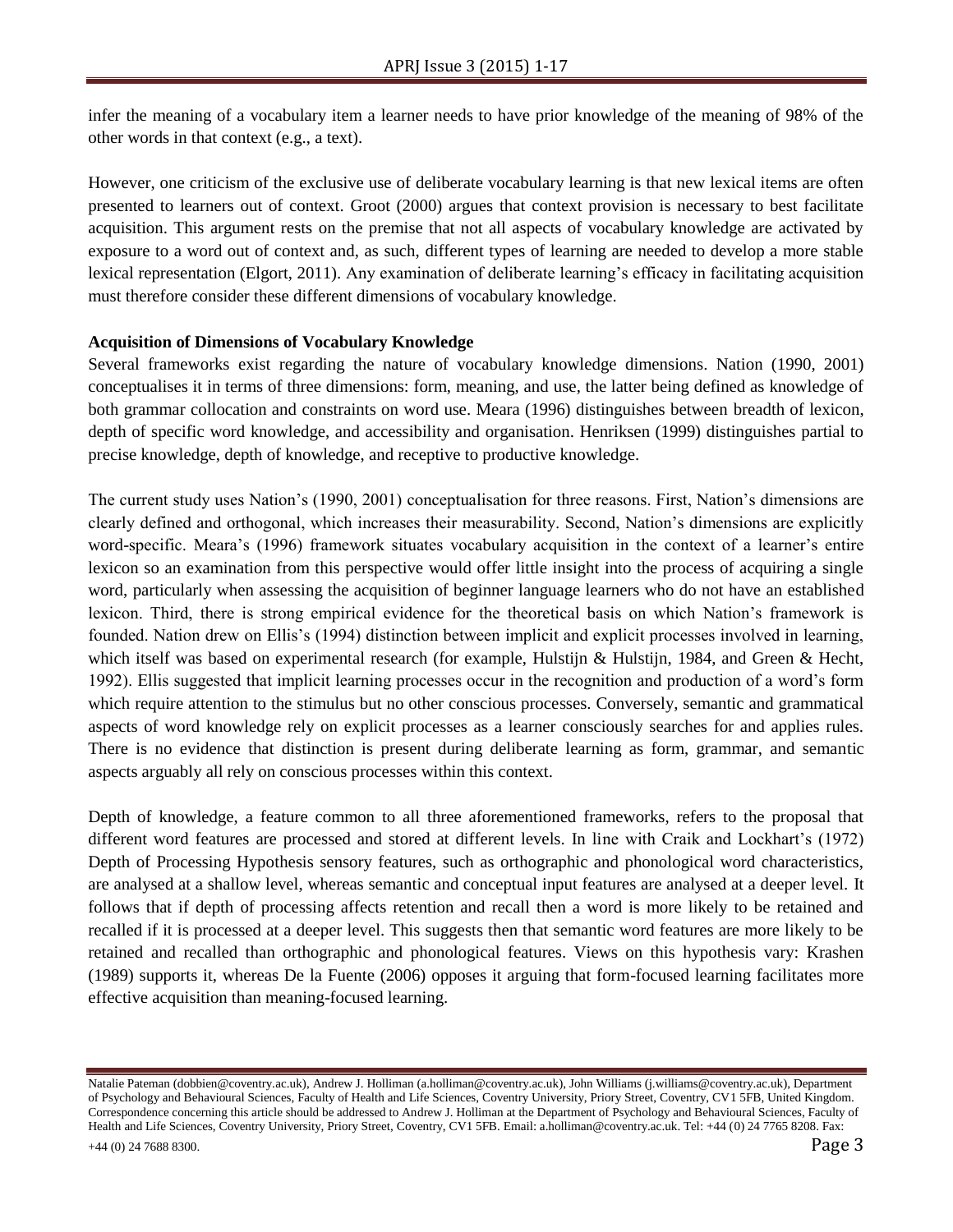Evidence from a recent body of research supports Nation's (1990, 2001) framework of multidimensional word knowledge to examine acquisition (for examples, see Pigada & Schmitt, 2006, Pellicer-Sánchez & Schmitt, 2010, and Van Zeeland & Schmitt, 2013). However, all but one of these studies focused on incidental learning, which is not commonplace in language classrooms (Pachler, *et al.*, 2009) so consequently there is limited pedagogical application of these findings. Furthermore, they have not always controlled for semantic word category, word valence or the equal representation of different word types in the test word battery and so do not elucidate how the acquisition of dimensions may vary between word types.

# **Acquisition of Different Word Types**

Research has examined acquisition of three types of the same part of speech (concrete, abstract, and emotive nouns, see Altarriba & Basnight-Brown, 2011) but research that has considered 'word types' in terms of different parts of speech is limited. The current study examines the acquisition of three parts of speech (concrete nouns, verbs, adjectival emotive words). They have been selected first, because existing research has explored their acquisition, and second because they perform different functions within language.

The acquisition of a word is linked to the ability to create a representation and Paivio's (1971) Dual Coding Theory proposes one way in which word representations may be acquired. According to this theory, two independent, interconnected verbal and non-verbal representational systems allow concrete words to be represented using both systems thereby making acquisition easier than non-concrete/abstract words as the latter rely on a single linguistic system. Schwanenflugel, Akin, and Luh (1992) also suggest concrete words are represented better than abstract words. Research provides support for both of the above theories: an examination of the acquisition of concrete, abstract, and emotive words showed that concrete words are acquired more easily (based on RTs for automaticity of response) than abstract words (Altarriba & Basnight-Brown, 2011).

Other research has highlighted the importance of context in vocabulary acquisition. For example it has been shown that with adequate contextual support, abstract words can be learned as well as concrete words (Schwanenflugel, *et al.,* 1992). Furthermore, on consideration of the acquisition of emotive words in bilinguals, Altarriba (2003) theorised that emotive words in the first language are heard, used, and experienced in multiple contexts, which strengthens semantic representations and constructs multiple memory traces. However, this study examined bilingualism as the acquisition of two languages consecutively and so was unable to explore what recall bias might exist if two languages were acquired simultaneously, as this may introduce additional variables other than the early use of language to express emotional experience, such as the context (e.g., home or school) in which each language is used.

The research mentioned thus far has focused on the acquisition of concrete nouns relative to emotive words. Although some studies examine this, very little research has investigated the acquisition of verbs relative to other word types. One study that examined the acquisition of early first language nouns and verbs in Navajo showed that nouns, particularly terms for animates, were acquired early and that nouns per se predominated early vocabulary (Gentner & Boroditsky, 2009). Saxton (2010) has argued that first language noun bias is due to whole-object bias and shared intentionality (the human compulsion to share attention with others by selecting objects of interest to talk about). Gentner (1982) also proposed the natural partitions hypothesis (concrete objects or entities are easier to individuate in the world), as well as the relational relativity hypothesis (verbs cannot be

Natalie Pateman (dobbien@coventry.ac.uk), Andrew J. Holliman (a.holliman@coventry.ac.uk), John Williams (j.williams@coventry.ac.uk), Department of Psychology and Behavioural Sciences, Faculty of Health and Life Sciences, Coventry University, Priory Street, Coventry, CV1 5FB, United Kingdom. Correspondence concerning this article should be addressed to Andrew J. Holliman at the Department of Psychology and Behavioural Sciences, Faculty of Health and Life Sciences, Coventry University, Priory Street, Coventry, CV1 5FB. Email: a.holliman@coventry.ac.uk. Tel: +44 (0) 24 7765 8208. Fax: +44 (0) 24 7688 8300. Page 4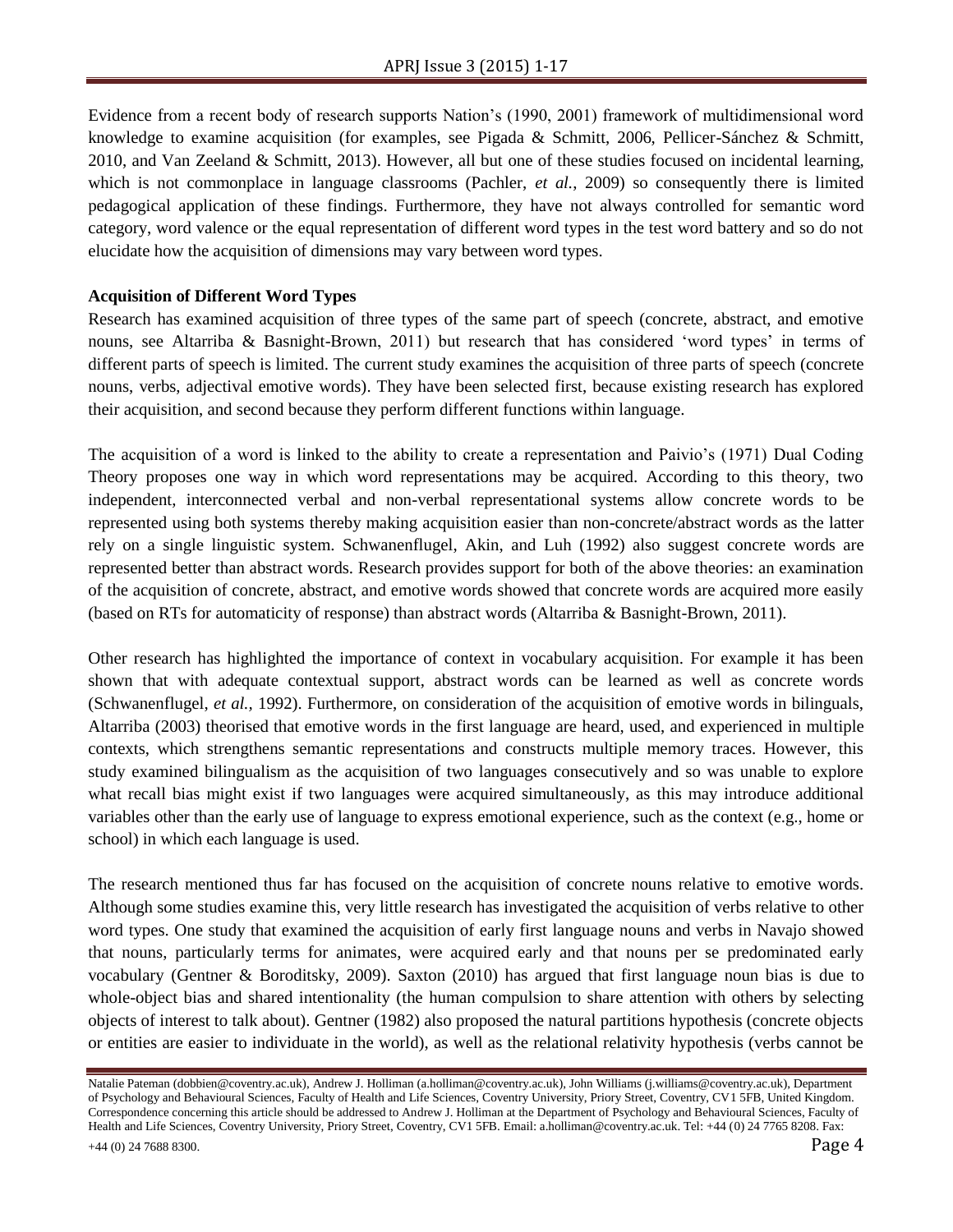learned from word-to-world mapping as they are relational terms and need to be experienced with the semantic patterns of a language to understand and acquire them). The acquisition of emotive words, however, may partially rely on prior knowledge of nouns and verbs. Emotive words differentiate between aspects of an individual's subjective emotional experience and as such require that he has developed an awareness of this. However, they also differentiate between aspects of subjective emotional experience as this is interpreted by another person. This interpretation is facilitated by an assessment of behaviours, which is itself dependent on prior knowledge of nouns and verbs (e.g., the boy is crying – he is sad). `

The theory and research available suggests then that there is a difference between the acquisition of nouns, verbs, and emotive words that may be accounted for by imageability, richness of context, and the ability to individuate the referent. Although studies have shown differences both between the acquisition of concrete nouns and nominal emotive words, and nouns and verbs, no study to date has examined the acquisition of all three word types relative to each other. It is important to ascertain whether the noun bias in first language acquisition is still present in this context, and whether the perception of environment may be organised through language. It may also inform pedagogical practice regarding the presentation and instruction of unknown vocabulary.

# **The Current Study**

Although previous research supports the existence of a multidimensional conceptualisation of vocabulary knowledge (e.g., Nation, 1990, 2001) few studies have utilised this perspective. As such, 'non-semantic' knowledge gains (i.e., form and grammar knowledge) may have gone undetected, limiting understanding of the process of vocabulary acquisition. Moreover, the effects of word type (nouns, verbs, adjectival emotive words) on vocabulary acquisition and the possible existence of the 'noun bias' in second languages has not been studied sufficiently. It is also the case that most research has focused on incidental learning and therefore it remains unknown whether the same findings would be observed using intentional modes of learning as they are more commonly used in language classrooms and would therefore be of greater value to educators.

In the current study the effects (at both immediate, and delayed post-test) of both knowledge (form, grammar, semantic) and word types (noun, verb, adjectival emotive) on the 'intentional' vocabulary learning of an unspoken second language (German) was examined using a sample of university students. Based on available research evidence and theory, the following three hypotheses are made:

- 1. There will be a significant main effect of knowledge type on vocabulary acquisition; specifically, form knowledge will be highest and semantic knowledge will be lowest.
- 2. There will be a significant main effect of word type on vocabulary acquisition; specifically, nouns will be highest and adjectival emotive words will be lowest.
- 3. There will be a significant main effect of time on vocabulary acquisition; specifically, there will be higher acquisition at the immediate, rather than delayed post-test.

Further, although the interactions between the three variables (knowledge type, word type, and time) will be examined, no hypothesis is made regarding these interactions, reflecting the exploratory nature of the research.

Natalie Pateman (dobbien@coventry.ac.uk), Andrew J. Holliman (a.holliman@coventry.ac.uk), John Williams (j.williams@coventry.ac.uk), Department of Psychology and Behavioural Sciences, Faculty of Health and Life Sciences, Coventry University, Priory Street, Coventry, CV1 5FB, United Kingdom. Correspondence concerning this article should be addressed to Andrew J. Holliman at the Department of Psychology and Behavioural Sciences, Faculty of Health and Life Sciences, Coventry University, Priory Street, Coventry, CV1 5FB. Email: a.holliman@coventry.ac.uk. Tel: +44 (0) 24 7765 8208. Fax:  $+44$  (0) 24 7688 8300. Page 5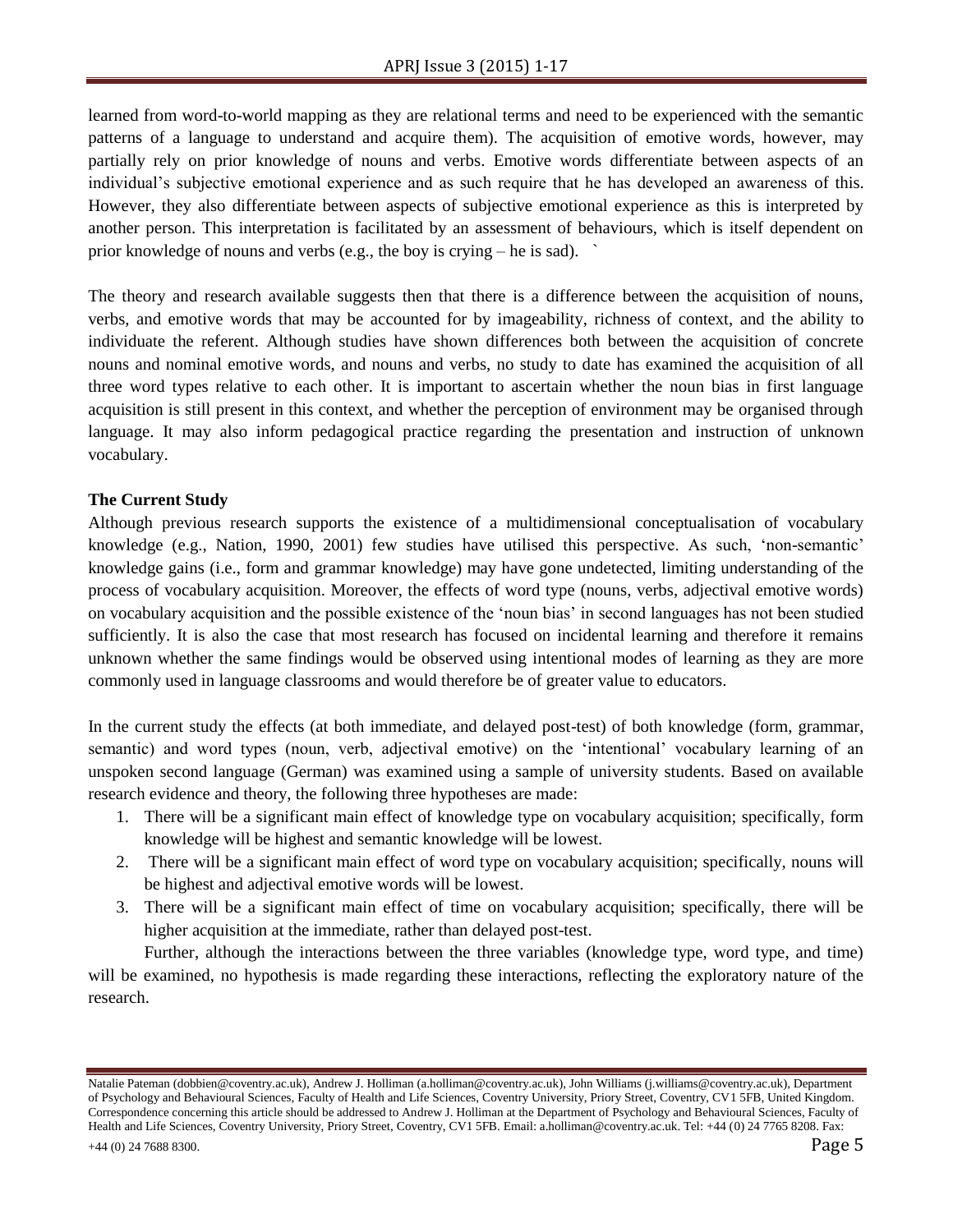# **Method**

# **Participants**

All of the students who took part in this research  $(N = 30, 11$  males) were recruited from a single university in the West Midlands, UK. Students were aged between 18 and 48 years (*M* = 28.67, SD = 8.21) and were enrolled on one of the university's psychology programmes, which require a minimum IELTS score of 6.5. The vast majority of students were monolingual  $(n = 25)$  and spoke English as their first language  $(n = 27)$ . Only those students who declared that they did not speak a single word of German were invited to participate in this research.

# **Measures**

Due to the novel, exploratory nature of this research it was necessary to develop a new English-German vocabulary task that would elicit the intentional learning of different types of knowledge (i.e., form, grammar, semantic) and words (i.e., noun, verb, adjectival emotive). The newly developed task was carefully designed to maximise its credibility and drew inspiration from other available measures in the literature such as those used to measure word knowledge dimensions of form, grammar, and meaning in Van Zeeland and Schmitt's (2013) study in vocabulary acquisition through incidental listening.

# **Target items selected by 'word type'.**

English words  $(N = 24)$  were selected from semantic categories as defined by the relevant word class norms (Francis & Kucera, 1982, and Planter, Webster, & Whitworth, 2011) to represent the three different word types to be examined in this study (nouns, verbs, adjectival emotive). There were eight concrete nouns (e.g., duck), eight verbs in the infinitive form (e.g., to build), and eight adjectival emotive words (e.g., lonely); these word types were matched on word length and frequency in English (Francis & Kucera, 1982) and translated forms of these words (in German) were a maximum of one syllable shorter or longer than the equivalent word in English.

The concrete nouns were all members of the same semantic category – animals – and were selected using Francis and Kucera's (1982) frequency analysis of English usage (mean frequency =  $9.13$ )<sup>1</sup>. The verbs were also members of the same semantic category 'making' (Plant, Webster, & Whitworth, 2011) and had a mean frequency of English usage (Francis & Kucera, 1982) of 8. The emotive words also had a similar mean frequency of English usage (8.38, Francis & Kucera, 1982) and, according to the Bradley and Lang (1999) norms, were negatively valenced ( $M = 2.39$  on a 9-point scale, mean SD = 1.47) and moderate in arousal ( $M =$ 5.01 on a 9-point scale, mean  $SD = 2.43$ ). All emotive stimuli were adjectives that labelled emotional states (i.e., adjectival emotive), rather than emotion-laden words such as cancer or prisoner.

# **Vocabulary tasks devised by 'knowledge type'.**

 $\overline{a}$ 

<sup>&</sup>lt;sup>1</sup> The mean frequency of occurrence is taken from the Francis and Kucera (1982) norms, which count the number of written occurrences in the 1,014,000 graphic words of running text in the Brown Corpus (Standard Corpus of Present-Day American English). Those words come from 500 samples (roughly 2000 words in each) and the samples were assigned to one of 15 categories/genres. All of the samples were first published in 1961. It should be noted here that the Brown Corpus reflects American rather than English usage and thus represents an approximation to our target concept frequency.

Natalie Pateman (dobbien@coventry.ac.uk), Andrew J. Holliman (a.holliman@coventry.ac.uk), John Williams (j.williams@coventry.ac.uk), Department of Psychology and Behavioural Sciences, Faculty of Health and Life Sciences, Coventry University, Priory Street, Coventry, CV1 5FB, United Kingdom. Correspondence concerning this article should be addressed to Andrew J. Holliman at the Department of Psychology and Behavioural Sciences, Faculty of Health and Life Sciences, Coventry University, Priory Street, Coventry, CV1 5FB. Email: a.holliman@coventry.ac.uk. Tel: +44 (0) 24 7765 8208. Fax: +44 (0) 24 7688 8300. Page 6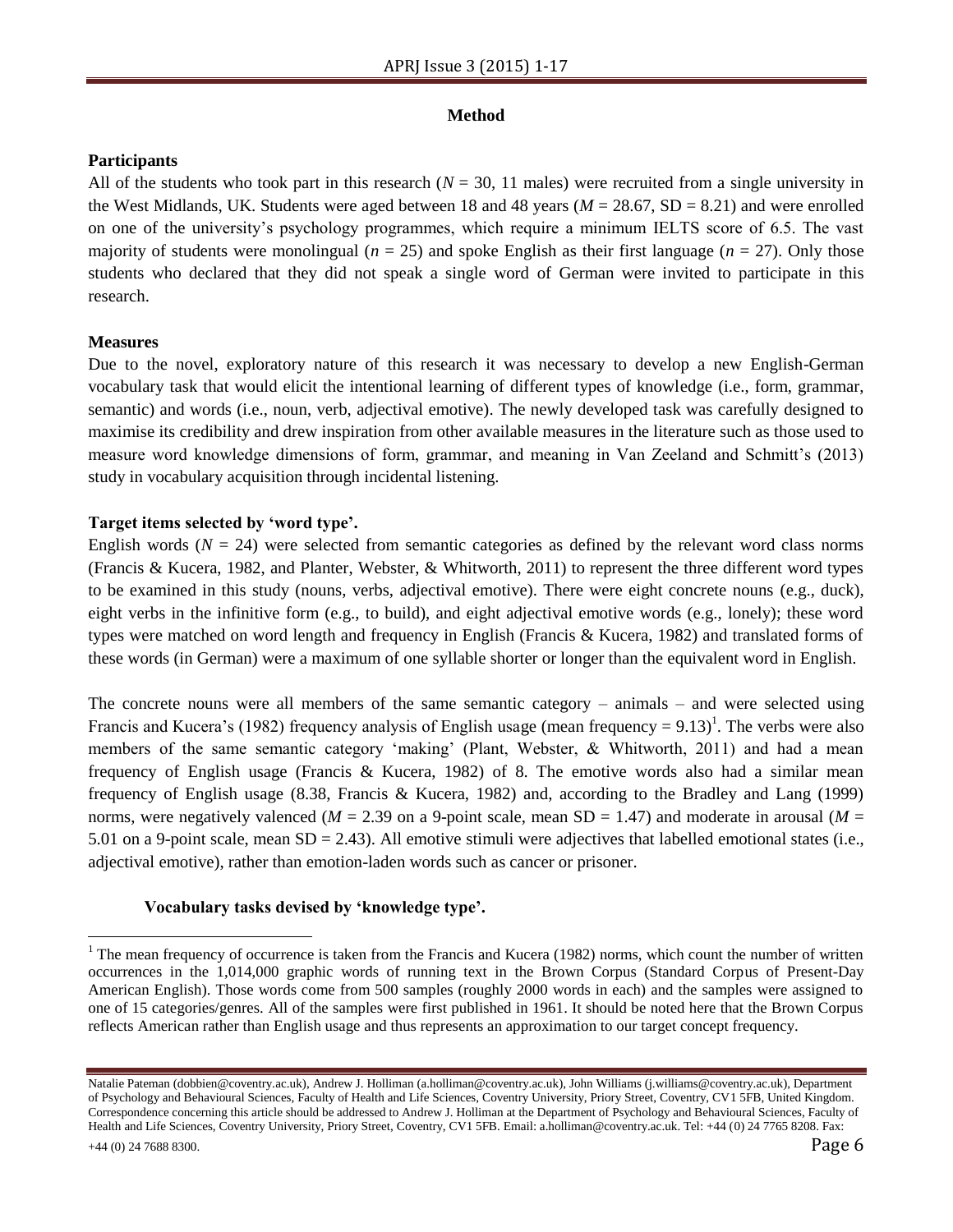Tasks were devised to examine the vocabulary of three different knowledge types (form, grammar, semantic). Tasks used in previous studies were considered inappropriate for this study for one or more of the following reasons: target items were in a different language; the study focused on incidental learning; the study focused on learning in a specific modality; or the study measured acquisition only in terms of semantic knowledge. Consequently, three new tasks (one for each type of knowledge) were developed each of which used the same nouns, verbs, and adjectival emotive words that were described earlier. These words were presented in a randomised order (www.random.org) to avoid any order effects by word type. This item order was then preserved during the presentation of words and in all three tasks.

#### *Form recognition.*

Word form knowledge was measured using a written multiple choice recognition task (see Appendix 1A). A receptive task format was used as it measures a type of knowledge needed for both reading and listening: to understand a word in either modality, a learner needs to be able to distinguish it from other word forms. For each item, participants were presented with 5 options; 3 non-words, 1 target item and an *I don't know* choice if none of the words were familiar. Non-words rather than word neighbours were used in line with related work in this area (e.g., Van Zeeland & Schmitt, 2013). The non-words that were generated (www.wordconstructor.com) changed by 5% (i.e., were deemed close to that of the target item) and the order of the three non-words and target item in each trial was randomised (www.random.org). Participants received one point for each correct answer and obtained a total score out of 24 (or out of 8 for each word type). Cronbach's  $\alpha$  reliability coefficient for this subtest was .85.

#### *Grammar recognition.*

Word grammar knowledge was also measured using a written multiple choice recognition test (see Appendix 1B). This format was used as part of speech is a closed system and, as such, there are only a limited number of possibilities to choose from. Participants were presented with all 24 target items (words) and for each one a choice of the three different word types were used (noun, verb, adjectival emotive). There was also an *I don't know* option if the participant was unsure. At the top of the task there were brief definitions of each part of speech (word type) followed by examples that were not target items. Participants received one point for each correct answer and obtained a total score out of 24 (or out of 8 for each word type). Cronbach's  $\alpha$  reliability coefficient for this subtest was .92.

#### *Semantic recall.*

Unlike the other tasks, semantic knowledge was measured using a written recall test (see Appendix 1C). As Van Zeeland and Schmitt (2013) have argued in the case of learning through incidental listening, once the form of a word has been recognised a word's meaning needs to be recalled, rather than merely recognised. Participants were presented with all 24 target items (words) and for each one were asked to recall anything they could about the word's meaning by way of an English translation, an explanation, or a picture. Participants received one point for each correct answer and obtained a total score out of 24 (or out of 8 for each word type). Cronbach's  $\alpha$ reliability coefficient for this subtest was .92.

Natalie Pateman (dobbien@coventry.ac.uk), Andrew J. Holliman (a.holliman@coventry.ac.uk), John Williams (j.williams@coventry.ac.uk), Department of Psychology and Behavioural Sciences, Faculty of Health and Life Sciences, Coventry University, Priory Street, Coventry, CV1 5FB, United Kingdom. Correspondence concerning this article should be addressed to Andrew J. Holliman at the Department of Psychology and Behavioural Sciences, Faculty of Health and Life Sciences, Coventry University, Priory Street, Coventry, CV1 5FB. Email: a.holliman@coventry.ac.uk. Tel: +44 (0) 24 7765 8208. Fax: +44 (0) 24 7688 8300. Page 7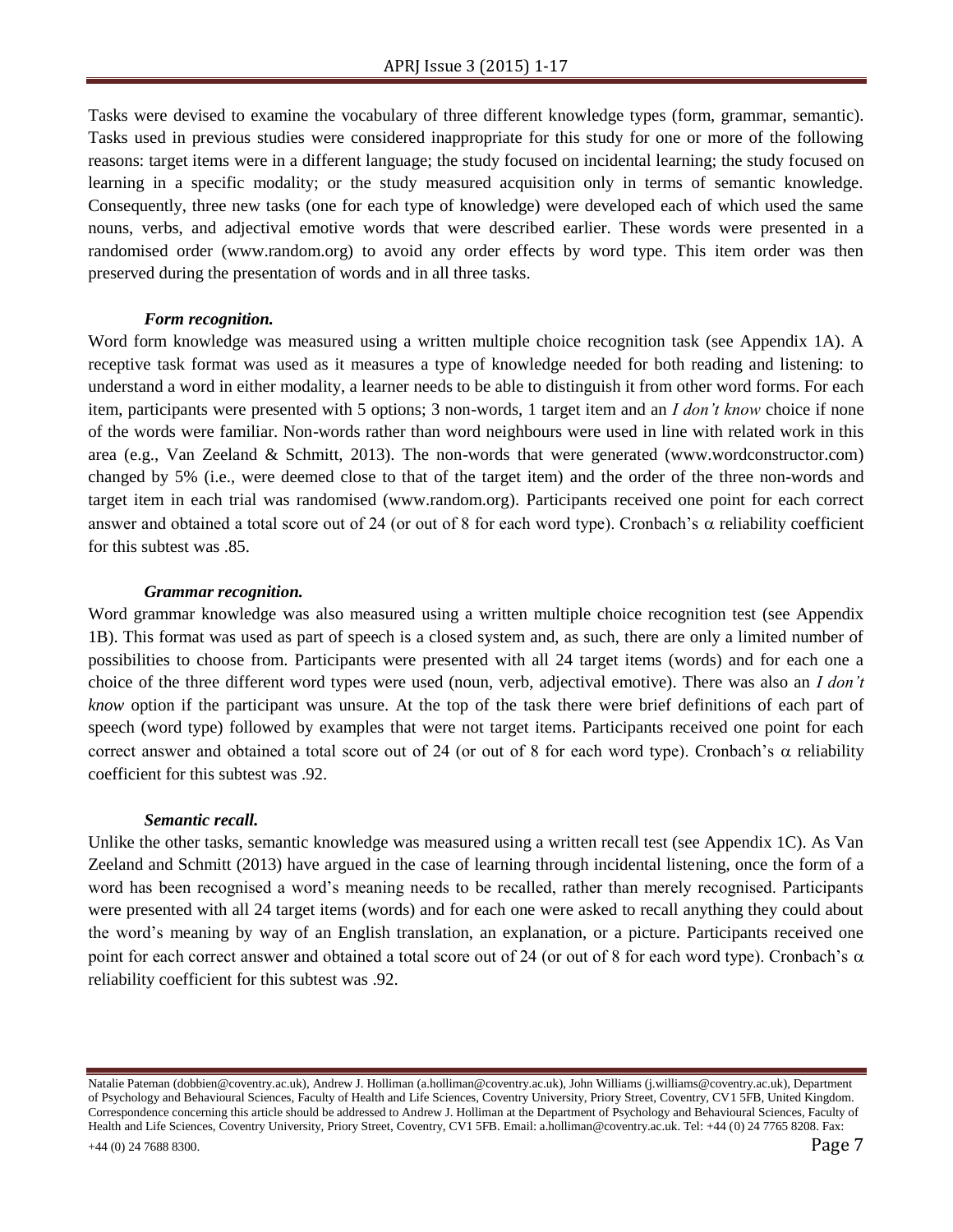# **Procedure**

Information sheets and informed consent forms were provided to students who were opportunity sampled from the participating university. These forms outlined the aims and nature of the research, what was involved in participation, and made students fully aware of their rights. Consenting students were then assessed individually (using the aforementioned vocabulary tasks) in a quiet room. Participating students were instructed to watch and listen to the learning material, before completing two multiple choice questionnaires and a recall task. They were informed they would be presented with each word twice in the learning material. Each assessment session began with a 'learning phase' where each of the 24 words were presented one at a time in both visual and auditory form to avoid a learning style bias (Tight, 2010). The procedure for presenting items was similar to that of Altarriba and Basnight-Brown (2011). Before each trial, a '+' fixation appeared on the screen for 500ms. The German word then appeared on the screen by itself for 500ms. Following this, the English translation appeared one line below the German word. The word pair remained on the screen for a further 7500ms and during this time the participant heard the word-pairs repeated twice. Words had been recorded by a native German speaker and a native English speaker. The inter-trial interval was 1 second. Words were presented to participants in three groups of eight and participants studied each set of eight twice in a row.

Once the learning phase was complete, participants were given the three vocabulary tasks. They completed the form recognition test first to avoid any enhancement of knowledge from the other two tests, and then completed the grammar recognition task, followed by the semantic recall task. One week later participants completed the three tasks again without the learning phase.

# **Results**

Table 1 shows the mean and standard deviation scores for the number of correct responses (vocabulary) by knowledge type (form, grammar, semantic), word type (noun, verb, adjectival emotive), and time (immediate, delayed post-test).

Table 1

*Correct responses (vocabulary) by knowledge type (form, grammar, semantic), word type (noun, verb, adjectival emotive), and time (immediate, delayed post-test)*

|                |                      | Immediate Post-Test |           | Delayed Post-Test |           |
|----------------|----------------------|---------------------|-----------|-------------------|-----------|
| Knowledge Type | Word Type            | Mean                | <b>SD</b> | Mean              | <b>SD</b> |
| Form           | Noun $(8)$           | 6.27                | 1.53      | 5.90              | 1.75      |
|                | Verb $(8)$           | 5.33                | 1.79      | 5.90              | 1.69      |
|                | Emotive $(8)$        | 4.93                | 1.91      | 4.77              | 2.08      |
| Grammar        | Noun $(\frac{8}{9})$ | 5.60                | 1.71      | 5.07              | 1.80      |
|                | Verb $(8)$           | 5.27                | 2.15      | 5.43              | 2.54      |
|                | Emotive $(8)$        | 4.47                | 2.03      | 4.47              | 2.13      |
| Semantic       | Noun $(8)$           | 4.50                | 1.87      | 3.97              | 2.04      |
|                | Verb $(8)$           | 3.77                | 2.13      | 3.20              | 2.04      |
|                | Emotive $(8)$        | 2.47                | 1.53      | 1.87              | 1.38      |

Natalie Pateman (dobbien@coventry.ac.uk), Andrew J. Holliman (a.holliman@coventry.ac.uk), John Williams (j.williams@coventry.ac.uk), Department of Psychology and Behavioural Sciences, Faculty of Health and Life Sciences, Coventry University, Priory Street, Coventry, CV1 5FB, United Kingdom. Correspondence concerning this article should be addressed to Andrew J. Holliman at the Department of Psychology and Behavioural Sciences, Faculty of Health and Life Sciences, Coventry University, Priory Street, Coventry, CV1 5FB. Email: a.holliman@coventry.ac.uk. Tel: +44 (0) 24 7765 8208. Fax: +44 (0) 24 7688 8300. Page 8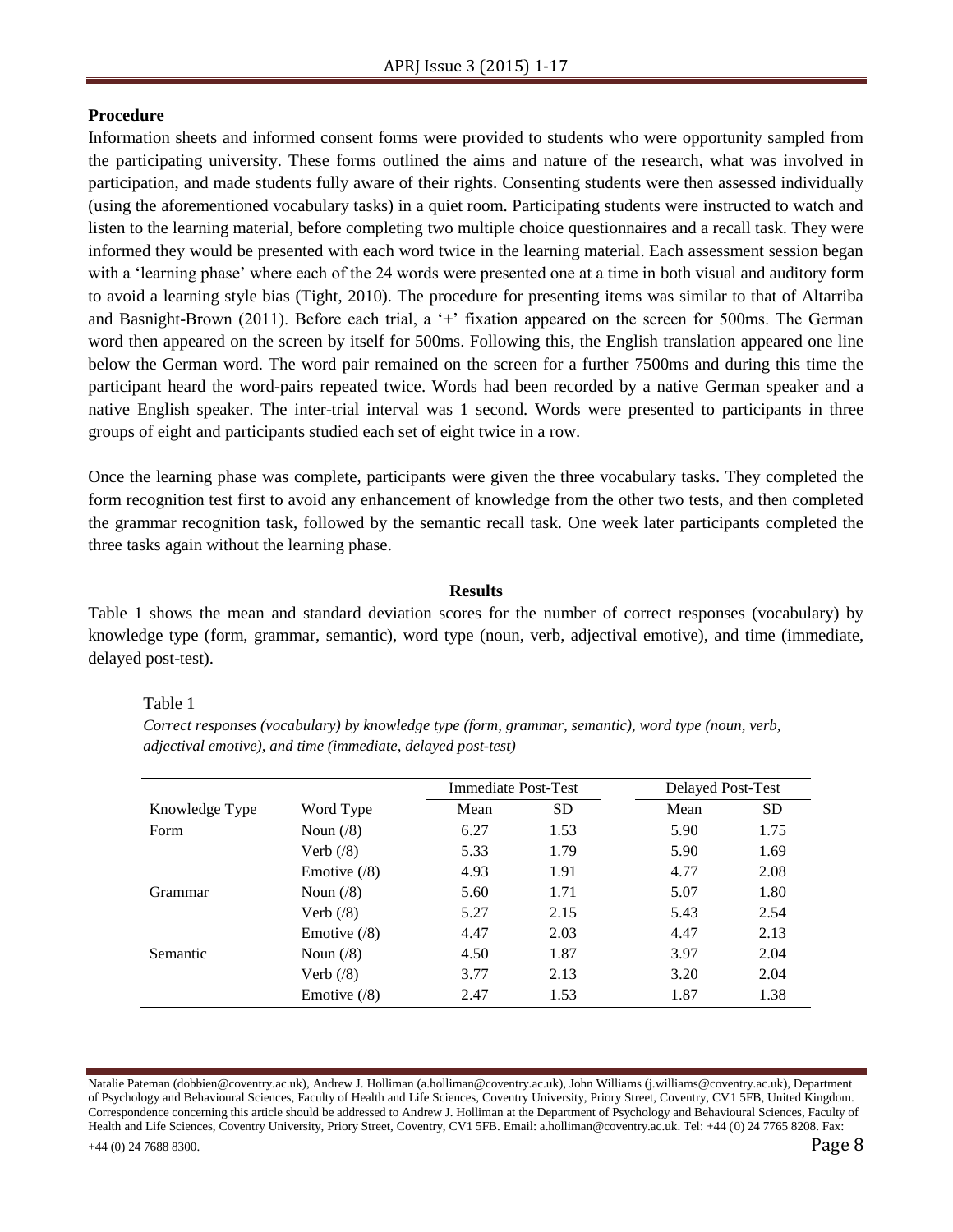It can be seen in Table 1 that the mean vocabulary scores for form knowledge were generally higher than those for grammar knowledge, which were generally higher than those for semantic knowledge (i.e., form>grammar>semantic). It can also be seen, with some exceptions in the delayed post-test, that the mean vocabulary scores for nouns were generally higher than those for verbs, which were generally higher than those for adjectival emotive words (i.e., nouns>verbs>emotive). Moreover, the mean vocabulary scores were generally higher at the immediate, rather than delayed post-test.

To investigate whether any of the main or interaction effects were statistically significant a 3x3x2 within-subject analysis of variance (ANOVA) was performed, with knowledge type (3), word type (3), and time (2) entered as the repeated-measures within-subject variables (see Table 2). Data were inspected to ensure they met parametric assumptions. The assumption of sphericity had been violated for the main effect of knowledge and for the interaction effect between knowledge and word type; therefore, degrees of freedom were corrected using Greenhouse-Geisser estimates of sphericity for these effects.

Table 2 *Summary of the main and interaction (within-subjects) effects* 

| Effect              | df          | F     |         | Partial $n^2$ |
|---------------------|-------------|-------|---------|---------------|
| Knowledge Type      | 1.62, 46.98 | 47.40 | < 0.001 | .62           |
| Word Type           | 2,58        | 21.43 | < 0.001 | .43           |
| Time                | 1, 29       | 3.49  | .072    | .11           |
| Knowledge*Word      | 3.04, 88.28 | 3.91  | .011    | .12           |
| Knowledge*Time      | 2,58        | 3.07  | .054    | .10           |
| Word*Time           | 2,58        | 2.87  | .065    | .10           |
| Knowledge*Word*Time | 4, 116      | 1.53  | .199    | .05           |

*Note.* Greenhouse-Geisser estimates were used for Knowledge and Knowledge\*Word due to violation of the sphericity assumption.

It can be seen in Table 2 that there was a significant main effect of knowledge type on the number of correct responses (vocabulary),  $F_{(1.62, 46.98)} = 47.40$ ,  $p < .001$ , *Partial*  $\eta^2 = .62$ . Contrasts showed that, in line with Hypothesis 1, form knowledge,  $F_{(1, 29)} = 103.757$ ,  $p < .001$ , *partial*  $\eta^2 = .78$ , and grammar knowledge,  $F_{(1, 29)} =$ 35.971,  $p < .001$ , *partial*  $\eta^2 = .55$ , were significantly higher than semantic knowledge. Moreover, form knowledge was significantly higher than grammar knowledge,  $F_{(1, 29)} = 5.376$ ,  $p = .028$ , *partial*  $\eta^2 = .16$ . A significant main effect of word type was also observed,  $F_{(2, 58)} = 21.43$ ,  $p < .001$ , *partial*  $\eta^2 = .43$ . Contrasts showed that, in line with Hypothesis 2, nouns,  $F_{(1, 29)} = 38.962$ ,  $p < .001$ , *partial*  $\eta^2 = .57$ , and verbs,  $F_{(1, 29)} =$ 17.344,  $p < .001$ , *partial*  $\eta^2 = .37$ , were significantly higher than adjectival emotive words. Moreover, nouns were significantly higher than verbs,  $F_{(1, 29)} = 4.301$ ,  $p = .047$ , *partial*  $\eta^2 = .13$ . Lastly, the main effect of time on the number of correct responses (vocabulary) was found to be marginally non-significant,  $F_{(1, 29)} = 3.489$ ,  $p =$ .072, *partial*  $\eta^2 = .11$ .

Natalie Pateman (dobbien@coventry.ac.uk), Andrew J. Holliman (a.holliman@coventry.ac.uk), John Williams (j.williams@coventry.ac.uk), Department of Psychology and Behavioural Sciences, Faculty of Health and Life Sciences, Coventry University, Priory Street, Coventry, CV1 5FB, United Kingdom. Correspondence concerning this article should be addressed to Andrew J. Holliman at the Department of Psychology and Behavioural Sciences, Faculty of Health and Life Sciences, Coventry University, Priory Street, Coventry, CV1 5FB. Email: a.holliman@coventry.ac.uk. Tel: +44 (0) 24 7765 8208. Fax: +44 (0) 24 7688 8300. Page 9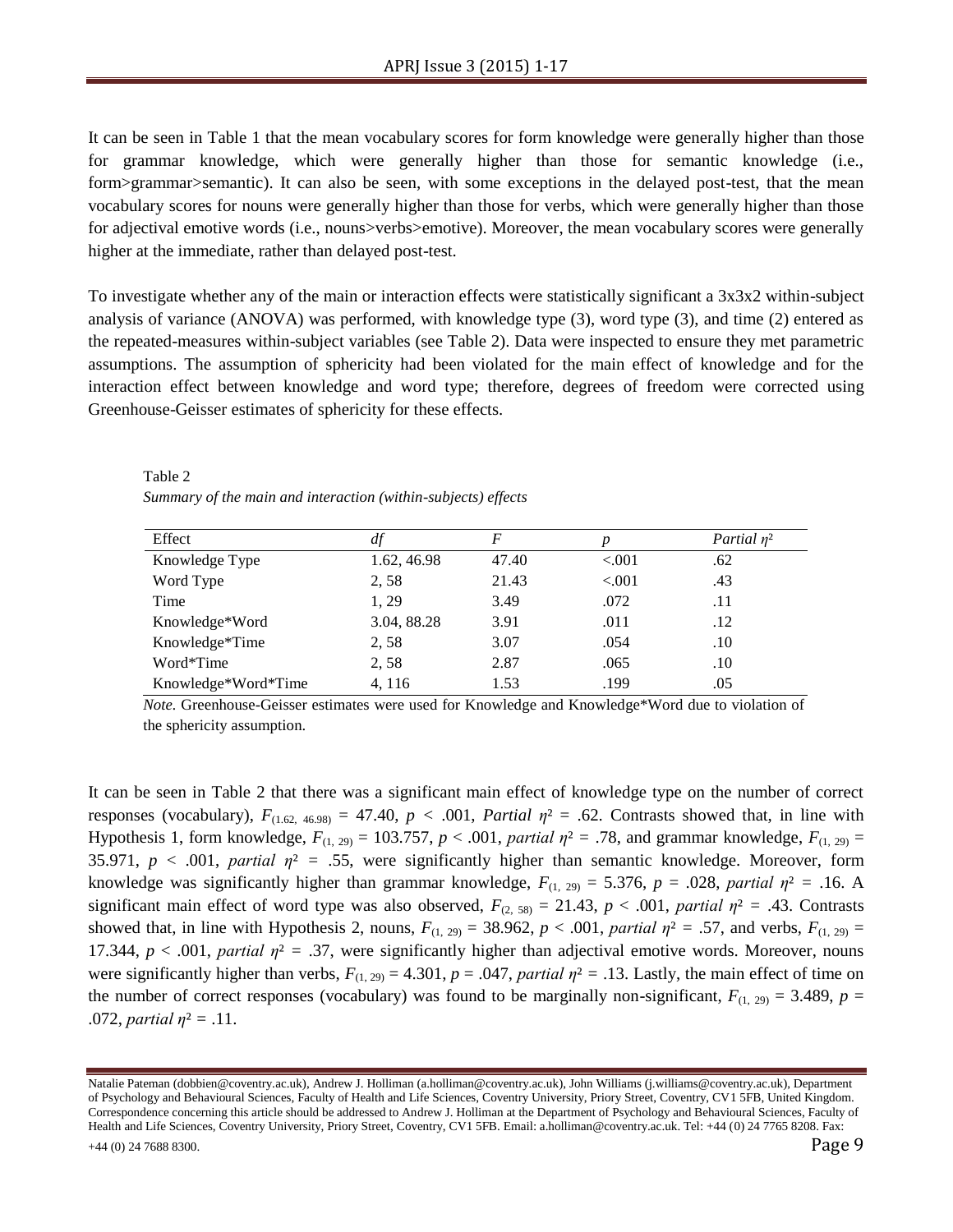A significant knowledge x word type interaction was observed,  $F_{(3.04, 88.28)} = 3.91$ ,  $p = .011$ , *partial*  $\eta^2 = .12$ . This indicates that the effects of word type were different depending on the knowledge type (see Figure 1).



*Figure 1.* Interaction graph between knowledge type (form, grammar, semantic) and word type (noun, verb, adjectival emotive)

Contrasts revealed significant interactions when comparing nouns to verbs for grammar compared to semantic knowledge,  $F_{(1, 29)} = 8.687$ ,  $p = .006$ , *partial*  $\eta^2 = .23$ . Specifically, the difference between nouns (*M* = 4.23, *SE* = .335) and verbs (*M* = 3.48, *SE* = .362) for semantic knowledge was greater than it was for grammar knowledge (nouns  $M = 5.33$ ,  $SE = .294$ ; verbs  $M = 5.35$ ,  $SE = .397$ ). Contrasts also revealed significant interactions when comparing nouns to emotive words for grammar compared to semantic knowledge,  $F_{(1, 29)} = 20.605$ ,  $p < .001$ , *partial*  $\eta^2$  = .42. Specifically, the difference between nouns ( $M = 4.23$ ,  $SE = .335$ ) and emotive words ( $M = 2.17$ , *SE* = .250) for semantic knowledge was greater than it was for grammar knowledge (nouns *M* = 5.33, *SE* = .294; emotive words  $M = 4.47$ ,  $SE = .353$ ). Lastly, contrasts revealed significant interactions when comparing nouns to emotive words for form compared to semantic knowledge,  $F_{(1, 29)} = 5.484$ ,  $p = .026$ , *partial*  $\eta^2 = .16$ . Specifically, the difference between nouns ( $M = 4.23$ ,  $SE = .335$ ) and emotive words ( $M = 2.17$ ,  $SE = .250$ ) for semantic knowledge was greater than it was for form knowledge (nouns *M* = 6.08, *SE* = .264; emotive words *M*  $= 4.85, SE = .324$ 

#### **Discussion**

This study set out to examine the effects of both knowledge (form, grammar, semantic) and word type (nouns, verbs, adjectival emotive) on the 'intentional' vocabulary learning of an unspoken second language (German). It was predicted that there would be a gradient in the vocabulary acquisition of knowledge dimensions (form>grammar>semantic) and word types (noun>verb>adjectival emotive) and that acquisition would be greater at the immediate, rather than delayed post-test. Results showed that both knowledge and word type had a significant main effect on second language vocabulary learning. A significant interaction between knowledge and word type was also found. These results will now be considered in turn.

Natalie Pateman (dobbien@coventry.ac.uk), Andrew J. Holliman (a.holliman@coventry.ac.uk), John Williams (j.williams@coventry.ac.uk), Department of Psychology and Behavioural Sciences, Faculty of Health and Life Sciences, Coventry University, Priory Street, Coventry, CV1 5FB, United Kingdom. Correspondence concerning this article should be addressed to Andrew J. Holliman at the Department of Psychology and Behavioural Sciences, Faculty of Health and Life Sciences, Coventry University, Priory Street, Coventry, CV1 5FB. Email: a.holliman@coventry.ac.uk. Tel: +44 (0) 24 7765 8208. Fax:  $+44$  (0) 24 7688 8300. Page 10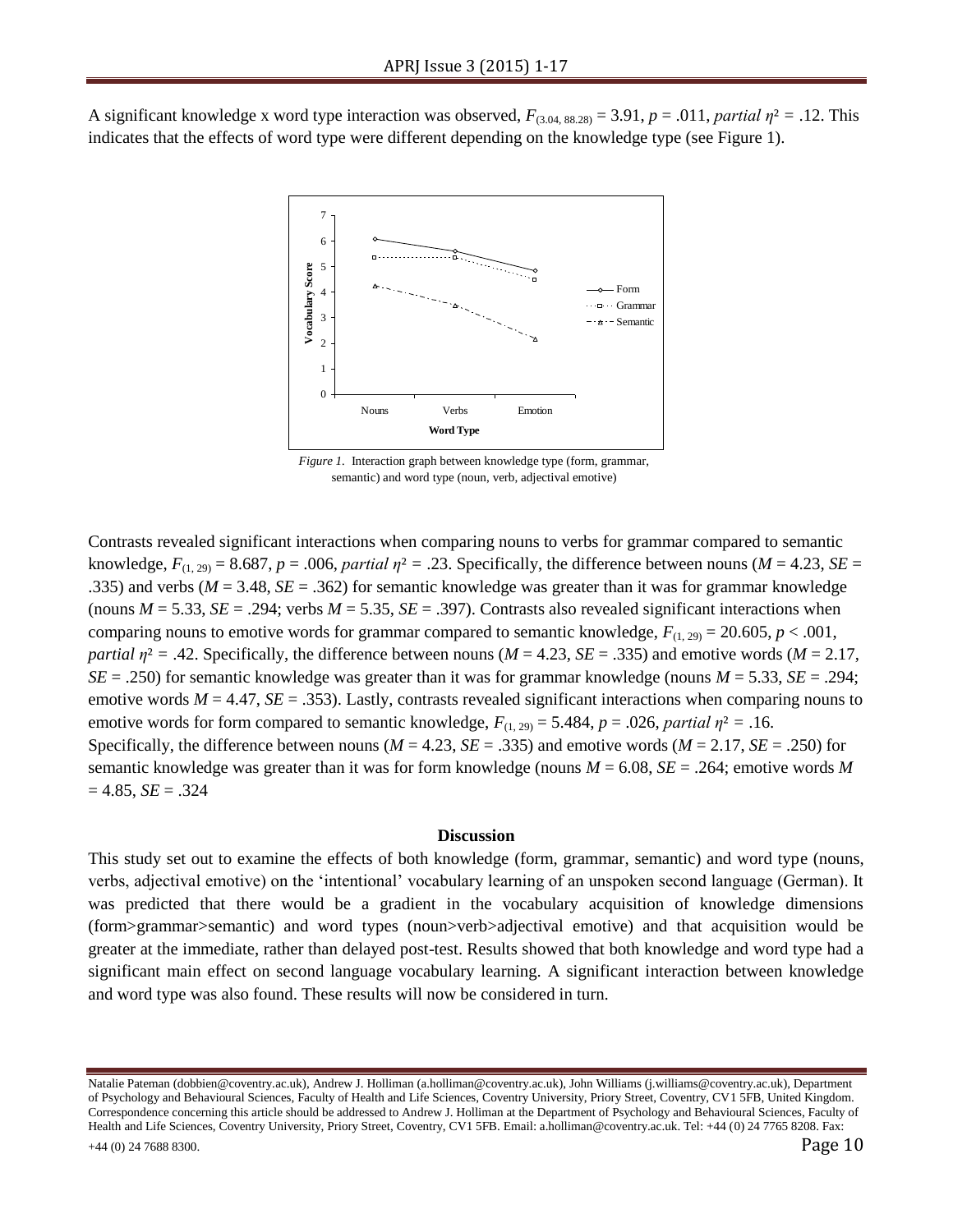First, knowledge type was found to have a significant effect on second language vocabulary learning in the direction predicted by Hypothesis 1. There was greatest acquisition of form knowledge and least acquisition of semantic knowledge. This not only provides support for a multidimensional conceptualisation of vocabulary (e.g., Nation, 1990, 2001), but also suggests that vocabulary acquisition is an incremental process. This is consistent with other research using 'incidental' modes of learning (e.g., Van Zeeland & Schmitt, 2013). That this effect has been replicated in the present study using 'intentional' models of learning is important as this mode of learning is most commonly utilised in language classrooms. The results of this and aforementioned previous studies thus suggest that both incidental and intentional models of learning are effective in facilitating vocabulary acquisition and, consequently, are both of use in languages classrooms. However, as it has been reported that to infer the meaning of a vocabulary item a learner needs to have prior knowledge of the meaning of 98% of other words (Hu Hsueh-chao & Nation, 2000), incidental learning models may be used most effectively with intermediate and advanced language learners. Moreover, the results provide further support for the argument that more sensitive tests are required to measure vocabulary acquisition as those that consider semantic knowledge alone do not detect other knowledge types such as form and grammar (Gentner & Boroditsky, 2009).

Second, word type was also found to have a significant effect on second language vocabulary learning in the direction predicted by Hypothesis 2. There was greatest acquisition of nouns and least acquisition of adjectival emotive words; this indicates that a noun bias exists in second, as well as first language acquisition. This finding is consistent with Gentner's (1982) natural partitions hypothesis, which posits that concrete objects or entities (nouns) are easier to individuate. It also suggests that there is consistency between how first and second languages are acquired, despite the fact second language acquisition is generally a more conscious process. Moreover, it is interesting that greater acquisition of verbs than adjectival emotive words occurred despite the fact that verbs are arguably more complex. This adds support to Altarriba's (2003) assertion that context has a key role in the acquisition of emotive words due to the emotional experience that becomes linked to the memory of the context. Findings here may suggest that the role of context is more important in the acquisition of emotive words than gaining an understanding of relational frameworks is to the acquisition of verbs, or that gaining this understanding is easier to acquire than context. Further research is required to resolve this issue.

Third, time was not found to have a significant effect on second language vocabulary learning (Hypothesis 3), although results were in the expected direction (greatest acquisition in the immediate, rather than delayed posttest). Time also did not interact significantly with either knowledge or word type. These null findings were inconsistent with other research in this area (e.g., van Zeeland & Schmitt, 2013). Indeed, in accordance with the depth of processing hypothesis (Craik & Lockhart, 1972) that states semantic information is more likely to be retained as it is processed on a deeper level, we might have expected the difference between semantic knowledge and the other types (form and grammar) to be greater at the delayed, rather than immediate post-test. However, this was not the case. This might, in part, be due to methodological differences between this study and others in this area (e.g., van Zeeland & Schmitt, 2013) which focused on incidental learning with a longer delay between the learning phase and the delayed post-test.

Lastly, a significant interaction was found between knowledge and word type. This interaction had not previously been studied and therefore no predictions were made *a priori* in relation to this. We found that the

Natalie Pateman (dobbien@coventry.ac.uk), Andrew J. Holliman (a.holliman@coventry.ac.uk), John Williams (j.williams@coventry.ac.uk), Department of Psychology and Behavioural Sciences, Faculty of Health and Life Sciences, Coventry University, Priory Street, Coventry, CV1 5FB, United Kingdom. Correspondence concerning this article should be addressed to Andrew J. Holliman at the Department of Psychology and Behavioural Sciences, Faculty of Health and Life Sciences, Coventry University, Priory Street, Coventry, CV1 5FB. Email: a.holliman@coventry.ac.uk. Tel: +44 (0) 24 7765 8208. Fax:  $+44$  (0) 24 7688 8300. Page 11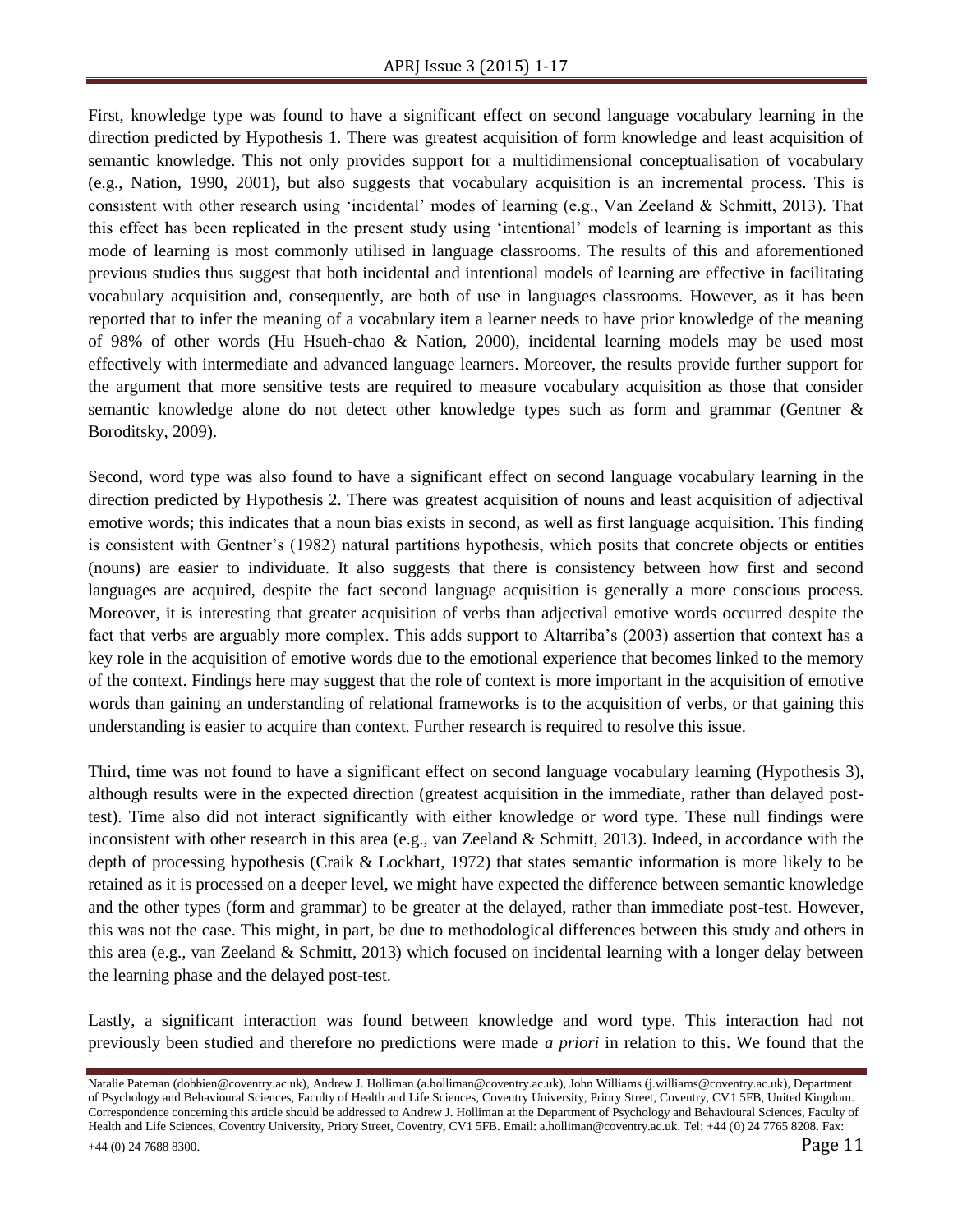magnitude of difference between the acquisition of nouns relative to both verbs and emotive words was significantly greater for semantic knowledge when compared to grammar knowledge. Moreover, the magnitude of difference between the acquisition of nouns relative to emotive words was also significantly greater for semantic knowledge when compared to form knowledge. These preliminary findings indicate that the observed effects of word type (nouns, verbs, adjectival emotive) on vocabulary learning are somewhat dependent on the knowledge type (form, grammar, semantic) and, conversely, that effects of knowledge type on vocabulary learning and somewhat dependent on word type. This is likely to be of value to educators (and second language learners) in terms of how best to facilitate successful vocabulary learning of the different types of knowledge and words in a second language.

# **Limitations of the Present Study**

There were several limitations to the present study. First, while it was necessary to develop a novel English-German vocabulary task that would elicit the intentional learning of different types of knowledge (i.e., form, grammar, semantic) and words (i.e., noun, verb, adjectival emotive), there are potential issues with the target words especially those selected to represent nouns and adjectives. For instance, the nouns used were animates, which Gentner and Boroditsky (2009) have found to be acquired particularly early and as such acquisition of these may have been greater than concrete nouns from other semantic categories. Additionally, the adjectives used in the present study referred to emotive (adjectival emotive words), which Altarriba and Basnight-Brown (2011) have theorised as being particularly reliant on context to facilitate acquisition. Consequently, they may not be representative of how adjectives without an emotional reference are acquired.

Another limitation is the use of German as the unspoken second language, which has some orthographic regularities by word type; for example, all of the verbs used in this study end in –en. This may have provided certain advantages in the grammar recognition task, for example, as participants were able to use orthographic clues.

Thirdly, the composition of tasks posed limitations. In the semantic recall task participants could respond with a translation, an explanation, or a picture and it cannot be said that these response types demand the same level of knowledge. Furthermore, some of the non-words used in the form recognition task do not follow pronounceable letter strings, which may have aided participants in rejecting these in favour of the target item.

Finally, data were collected from 30 participants all of whom were university students (aged >18 years). Due to the limited sample size and subsequent lack of statistical power the findings reported here must be treated with a degree of caution. Furthermore, as five participants were bilingual and three did not have English as their first language it is also necessary to consider whether bilinguals may be better equipped to acquire new vocabulary than monolinguals: this may be explored further in future studies. It also remains unknown whether these findings would extend to other age groups at different educational levels. Therefore, further research might investigate the effects of knowledge and word type on second language vocabulary learning using larger sample of students at different stages of education (e.g., primary and secondary).

Natalie Pateman (dobbien@coventry.ac.uk), Andrew J. Holliman (a.holliman@coventry.ac.uk), John Williams (j.williams@coventry.ac.uk), Department of Psychology and Behavioural Sciences, Faculty of Health and Life Sciences, Coventry University, Priory Street, Coventry, CV1 5FB, United Kingdom. Correspondence concerning this article should be addressed to Andrew J. Holliman at the Department of Psychology and Behavioural Sciences, Faculty of Health and Life Sciences, Coventry University, Priory Street, Coventry, CV1 5FB. Email: a.holliman@coventry.ac.uk. Tel: +44 (0) 24 7765 8208. Fax:  $+44$  (0) 24 7688 8300. Page 12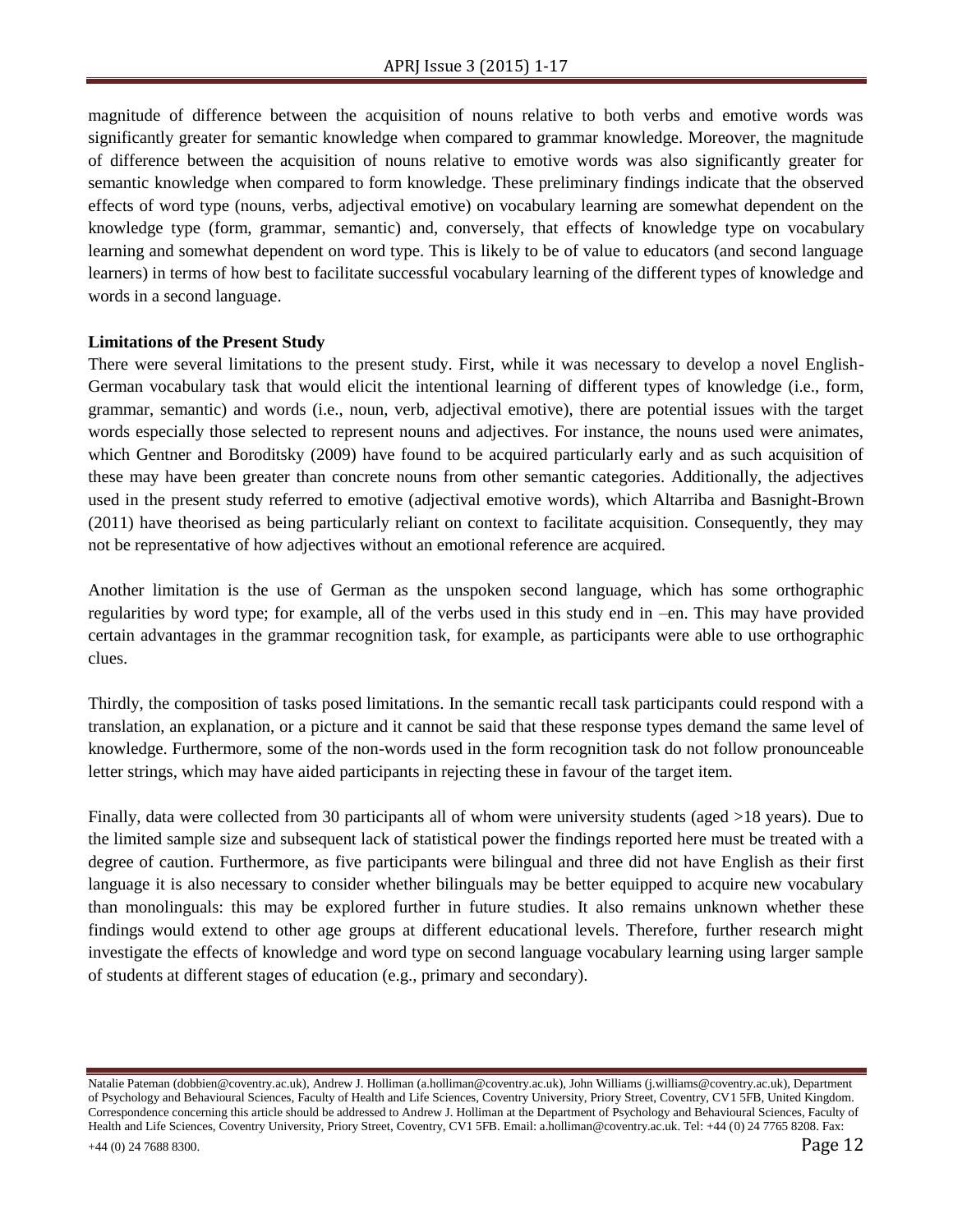#### **Conclusion**

The current study offers unique insights into the effects of both knowledge and word type on the intentional vocabulary learning of an unspoken second language (German). It provides evidence that vocabulary knowledge is multidimensional and that there is a gradient in acquisition (form>grammar>semantic) which adds support to the argument that more sensitive measures are required to investigate other types of knowledge that are gained (i.e., form and grammar). The findings also indicate that the noun bias is present in second language acquisition and that there is a gradient in the ease with which other parts of speech are acquired (nouns>verbs>adjectival emotive). Word type also interacts with knowledge types to influence vocabulary acquisition – a finding which requires more attention from future studies in this area. It is clear that in spite of the progress made in this study, further research is required in order to gain a fuller understanding into what processes take place during vocabulary acquisition. Such findings would have important implications for pedagogy, which might give greater consideration to the different types of knowledge and words when it comes to vocabulary instruction.

# **Practical Implications**

- Intentional vocabulary learning of different types of knowledge (form>grammar>semantic) and different word types (noun>verb>adjectival emotive) in a second language (German) is an incremental process therefore, educators might consider the order in which learners are exposed to the different knowledge/word types and develop a greater understanding of how the difficulty level varies across each dimension.
- More sensitive assessments are required to enable educators to measure different knowledge and word types in second language vocabulary acquisition (e.g., semantic knowledge alone is insufficient in detecting other types of knowledge such as form and grammar).
- More research is required that informs educators (and second language learners) how best to facilitate successful vocabulary learning of the different types of knowledge and words in a second language.

#### **References**

| Altarriba, J. (2003). "Does cariño equal liking?" A theoretical approach to conceptual                         | nonequivalence<br>between             |
|----------------------------------------------------------------------------------------------------------------|---------------------------------------|
| languages. International Journal of Bilingualism,<br>$7(3)$ ,                                                  | $305 - 322$ .                         |
| http://dx.doi.org/10.1177/13670069030070030501                                                                 |                                       |
| Altarriba, J., & Basnight-Brown, D. (2011). The acquisition of concrete, abstract and                          | words<br>in<br>emotive<br>second<br>a |
| language. International Journal of Bilingualism,<br>$16(4)$ ,                                                  | 446-452.                              |
| http://dx.doi.org/10.1177/1367006911429511                                                                     |                                       |
| Bradley, M. M., & Lang, P. J. (1999). Affective norms for English words (ANEW):                                | Instruction manual and affective      |
| ratings. University of Florida: The Center for Research in Psychophysiology                                    |                                       |
| Craik, F. I. M., & Lockhart, R. S. (1972). Levels of processing: A framework formemory research. Journal of    | Verbal                                |
| learning and Verbal Behaviour, 11, 671<br>-684. http://dx.doi.org/10.1016/s0022-5371(72)80001-x                |                                       |
| De la Fuente, M. J. (2006). Classroom L2 vocabulary acquisition: Investigating the                             | role of pedagogical tasks and         |
| form-focused instruction. Language Teaching Research, 10, 263-295. http://dx.doi.org/10.1191/1362168806lr1960a |                                       |

Elgort, I., & Nation, I. S. P. (2010). Vocabulary learning in a second language: familiar answers to new questions. In P. Seedhouse, S. Walsh., & C. Jenks. (Eds.), *Conceptualising "Learning" in Applied Linguistics* (pp. 89-104). UK:Palgrave Macmillan, 89-104

Elgort, I. (2011). Deliberate learning and vocabulary acquisition in L2. *Language Learning, 61*(2), 367-413. <http://dx.doi.org/10.1111/j.1467-9922.2010.00613.x>

Ellis, N. (1994). *Implicit and Explicit Learning of Languages.* London: Academic Press Ltd

Natalie Pateman (dobbien@coventry.ac.uk), Andrew J. Holliman (a.holliman@coventry.ac.uk), John Williams (j.williams@coventry.ac.uk), Department of Psychology and Behavioural Sciences, Faculty of Health and Life Sciences, Coventry University, Priory Street, Coventry, CV1 5FB, United Kingdom. Correspondence concerning this article should be addressed to Andrew J. Holliman at the Department of Psychology and Behavioural Sciences, Faculty of Health and Life Sciences, Coventry University, Priory Street, Coventry, CV1 5FB. Email: a.holliman@coventry.ac.uk. Tel: +44 (0) 24 7765 8208. Fax:  $+44$  (0) 24 7688 8300. Page 13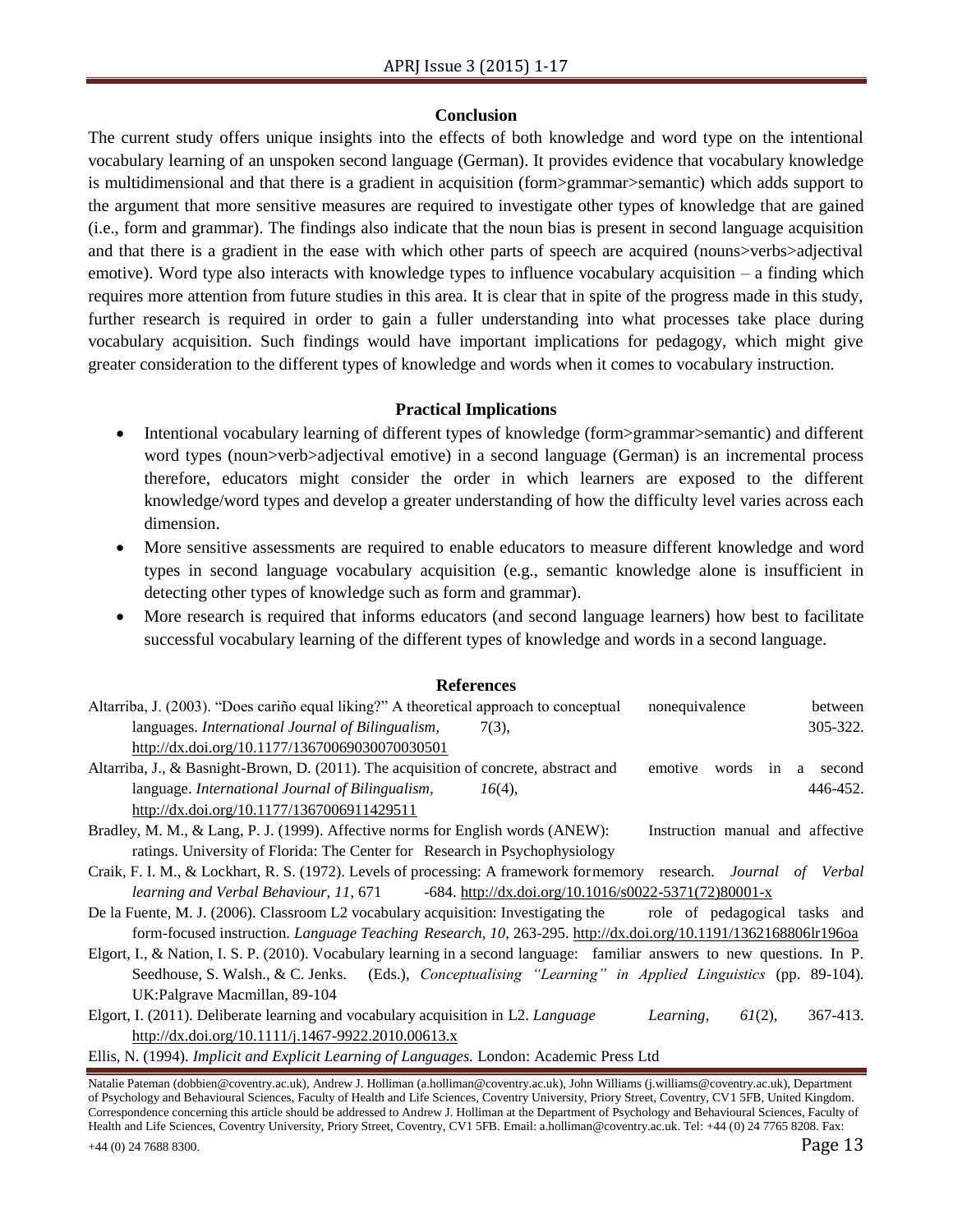- Francis, W. N., & Kucera, H. (1982). *Frequency analysis of English usage: Lexicon and grammar*. Boston: Houghton Mifflin.
- Gentner, D. (1982). Why nouns are learned before verbs: Linguistic relativity versus natural partitioning. In S. Kuczai (Ed.), *Language development: Language, cognition, and culture* (pp. 301-334). New Jersey: Erlbaum.
- Gentner, D., & Boroditsky, L. (2009). Early acquisition of nouns and verbs: Evidence from Navajo. In V. Gathercole (Ed.), *Routes to language: Studies in honour of Melissa Bowerman* (pp. 5-36). New York: Taylor & Francis.
- Green, P., & Hecht, K. (1992). Implicit and explicit grammar: An empirical study. *Applied Linguistics, 13*(2), 168- 184.<http://dx.doi.org/10.1093/applin/13.2.168>
- Groot, P. (2000). Computer assisted second language vocabulary acquisition. *Language Learning and Technology, 4*(1), 60-81.
- Henriksen, B. (1999). Three dimensions of vocabulary development. *Studies in Second Language Acquisition, 46*(4), 643- 679. <http://dx.doi.org/10.1017/s0272263199002089>
- Hu Hsueh-chao, M., & Nation, P. (2000). Unknown vocabulary density and reading comprehension. *Reading in a Foreign Language, 13*(1), 403-430.
- Hulstijn, J., & Hulstijn, W. (1984). Grammatical errors as a function of processing constraints and explicit knowledge. *Language Learning, 34*(1), 23-43. <http://dx.doi.org/10.1111/j.1467-1770.1984.tb00994.x>
- Krashen, S. (1989). We acquire vocabulary and spelling by reading: Additional evidence for the input hypothesis. *Modern Language Journal, 73*(4), 440-464. <http://dx.doi.org/10.1111/j.1540-4781.1989.tb05325.x>
- Meara, P. (1996). The dimensions of lexical competence. In G. Brown, K. Malmkjaer., & J. Williams (Eds.), *Performance and competence in second language acquisition* (pp. 35-53). Cambridge: Cambridge University Press.
- Nation, P. (1990). *Teaching and learning vocabulary*. Boston: Heinle & Heinle.

Nation, P. (2001). *Learning vocabulary in another language*. Cambridge: Cambridge University Press

- Pachler, N., Barnes, A., & Field, K. (2009). *Learning to teach modern foreign languages in the secondary school: A companion to school experience.* Oxfordshire: Routledge.
- Paivio, A. (1971). *Imagery and verbal processes*. London: Holt, Rinehart and Winston.
- Péllicer-Sanchez, A., & Schmitt, N. (2010). Incidental vocabulary acquisition from an authentic novel: Do *things fall apart?. Reading in a Foreign Language, 22*(1), 31-55
- Pigada, M., & Schmitt, N. (2006). Vocabulary acquisition from extensive reading: A case study. *Reading in a Foreign Language, 18*(1), 1-28.
- Plant, C., Webster, J., & Whitworth, A. (2011). Category norm data and relationships with lexical frequency and typicality within verb semantic categories. *Behaviour Research, 43,* 424-440. http://dx.doi.org/10.3758/s13428- 010-0051-y
- Read, J. (2004). Research in teaching vocabulary. *Annual Review of Applied Linguistics, 24*, 146-161. <http://dx.doi.org/10.1017/s0267190504000078>

Saxton, M. (2010). *Child language: Acquisition and development*. Los Angeles: SAGE Publications.

- Schwanenflugel, P. J., Akin, C., & Luh, W. (1992). Context availability and the recall of abstract and concrete words. *Memory and Cognition, 20*(1), 96-104. <http://dx.doi.org/10.3758/bf03208259>
- Tight, D. (2010). Perceptual style matching and L2 vocabulary acquisition. *Language Learning, 60*(4), 792-833. <http://dx.doi.org/10.1111/j.1467-9922.2010.00572.x>
- Van Zeeland, H., & Schmitt, N. (2013). Incidental vocabulary acquisition through L2 listening: A dimensions approach. *System, 41,* 609-624. <http://dx.doi.org/10.1016/j.system.2013.07.012>

Natalie Pateman (dobbien@coventry.ac.uk), Andrew J. Holliman (a.holliman@coventry.ac.uk), John Williams (j.williams@coventry.ac.uk), Department of Psychology and Behavioural Sciences, Faculty of Health and Life Sciences, Coventry University, Priory Street, Coventry, CV1 5FB, United Kingdom. Correspondence concerning this article should be addressed to Andrew J. Holliman at the Department of Psychology and Behavioural Sciences, Faculty of Health and Life Sciences, Coventry University, Priory Street, Coventry, CV1 5FB. Email: a.holliman@coventry.ac.uk. Tel: +44 (0) 24 7765 8208. Fax:  $+44$  (0) 24 7688 8300. Page 14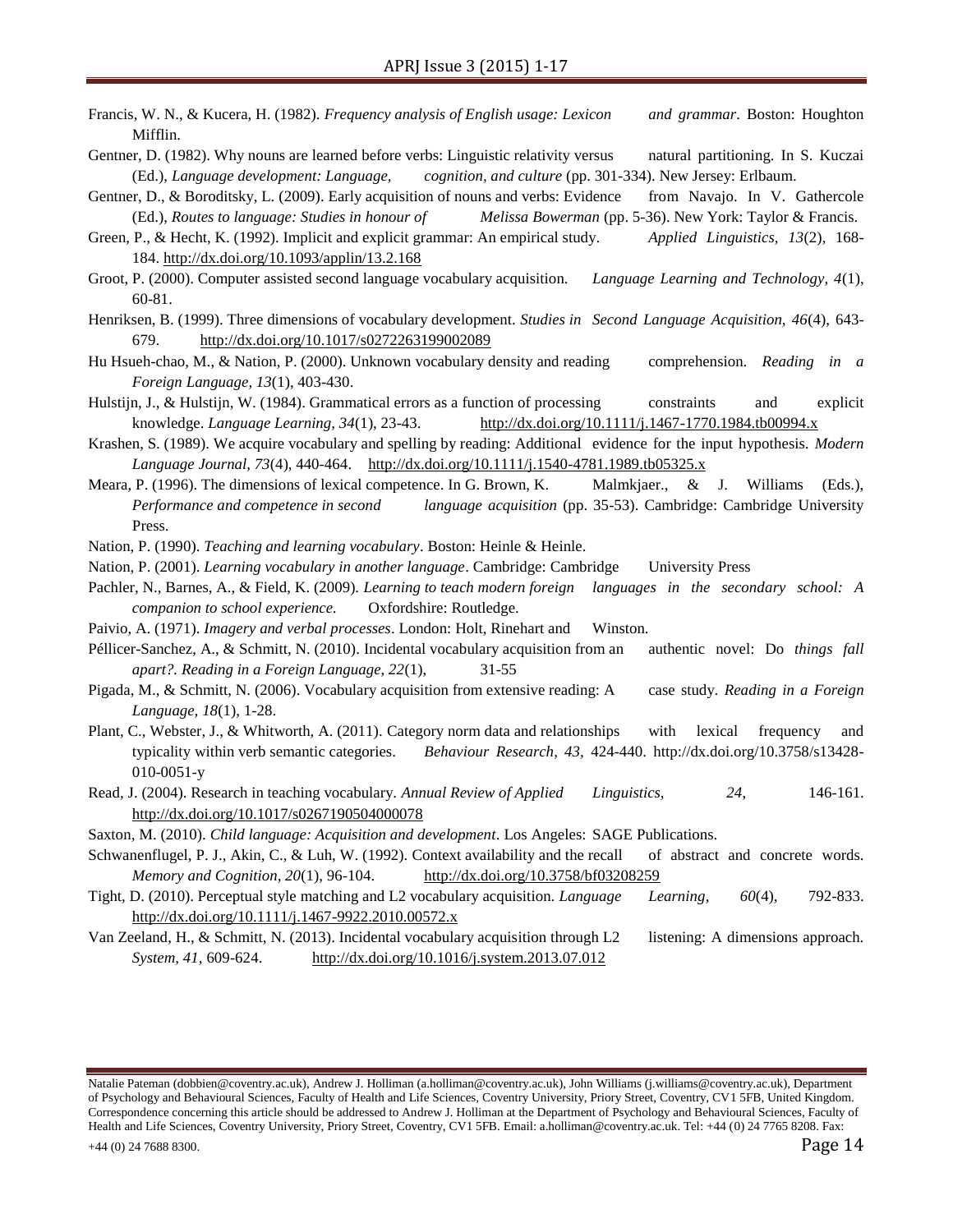# **Appendix 1A. Recognising form knowledge.**

Instructions: For each group of 4, tick the word you've just seen.

| pirsch<br>1.     | 2.<br>schwait  | 3.<br>bauer        |
|------------------|----------------|--------------------|
| horsch           | schwein        | tauen              |
| hirsce           | schweit        | baier              |
| hirsch           | echwein        | bauen              |
| I don't know     | I don't know   | I don't know       |
| seunruhigt<br>4. | instabil<br>5. | 6.<br>ante         |
| beunruhige       | enstabil       | enti               |
| buunruhigt       | instobit       | ente               |
| beunruhigt       | instabit       | elti               |
| I don't know     | I don't know   | I don't know       |
| kochen<br>7.     | halen<br>8.    | ubgeschlagen<br>9. |
| sochen           | fauen          | abguschlagen       |
| kachen           | hauen          | abgeschlagen       |
| kochel           | hauer          | abgeschlagel       |
| I don't know     | I don't know   | I don't know       |
| 10. planem       | 11. einsal     | 12. malet          |
| clanen           | ainsam         | falen              |
| plinen           | einsum         | malen              |
| planen           | einsam         | malit              |
| I don't know     | I don't know   | I don't know       |
| 13. verzweifeld  | 14. icharf     | 15. stucken        |
| berzweifelt      | schorf         | steckel            |
| verzwaifelt      | scharf         | stecken            |
| verzweifelt      | scharn         | etecken            |
| I don't know     | I don't know   | I don't know       |
| 16. ziega        | 17. kur        | 18. hilflop        |
| ziege            | koh            | hilflos            |
| riege            | kuh            | tilflos            |
| ziage            | tuh            | halflos            |
| I don't know     | I don't know   | I don't know       |
| 19. kleben       | 20. schnecki   | 21. furchtban      |
| klebin           | achnecke       | rurchtbar          |
| klebed           | schnecke       | furchtbur          |
| dleben           | schnacke       | furchtbar          |
| I don't know     | I don't know   | I don't know       |
| 22. kaninchen    | 23. virlegen   | 24. maschen        |
| laninchen        | verlegel       | misches            |
| kininchen        | berlegen       | mischen            |
| kaninchet        | verlegen       | dischen            |
| I don't know     | I don't know   | I don't know       |

Natalie Pateman (dobbien@coventry.ac.uk), Andrew J. Holliman (a.holliman@coventry.ac.uk), John Williams (j.williams@coventry.ac.uk), Department of Psychology and Behavioural Sciences, Faculty of Health and Life Sciences, Coventry University, Priory Street, Coventry, CV1 5FB, United Kingdom. Correspondence concerning this article should be addressed to Andrew J. Holliman at the Department of Psychology and Behavioural Sciences, Faculty of Health and Life Sciences, Coventry University, Priory Street, Coventry, CV1 5FB. Email: a.holliman@coventry.ac.uk. Tel: +44 (0) 24 7765 8208. Fax:  $+44$  (0) 24 7688 8300. Page 15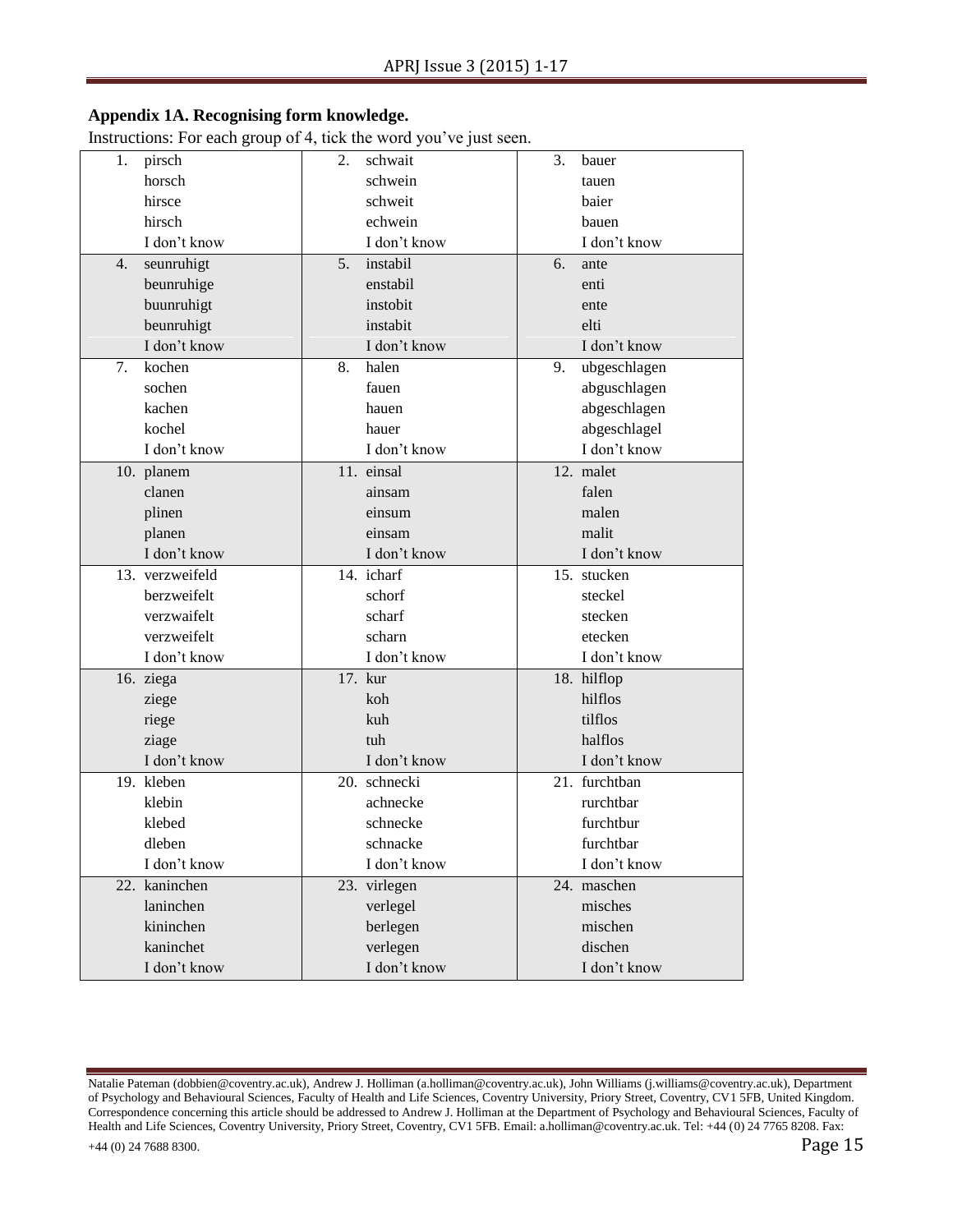# **Appendix 1B. Recognising grammar knowledge.**

Instructions: Ticking as appropriate, identify if each word is a 'concrete noun' (an object e.g., foot, book, table), 'adjective' (a description word e.g., nice, horrible), or 'verb' (action word e.g., to go, to walk, to talk).

| Word: hirsch      | Word: schwein        | Word: bauen        |
|-------------------|----------------------|--------------------|
| Noun              | Noun                 | Noun               |
| Adjective         | Adjective            | Adjective          |
| Verb              | Verb                 | Verb               |
| I don't know      | I don't know         | I don't know       |
| Word: beunruhigt  | Word: instabil       | Word: ente         |
| Noun              | Noun                 | Noun               |
| Adjective         | Adjective            | Adjective          |
| Verb              | Verb                 | Verb               |
| I don't know      | I don't know         | I don't know       |
| Word: kochen      | Word: hauen          | Word: abgeschlagen |
| Noun              | Noun                 | Noun               |
| Adjective         | Adjective            | Adjective          |
| Verb              | Verb                 | Verb               |
| I don't know      | I don't know         | I don't know       |
| Word: planen      | Word: einsam         | Word: malen        |
| Noun              | Noun                 | Noun               |
| Adjective         | Adjective            | Adjective          |
| Verb              | Verb                 | Verb               |
| I don't know      | I don't know         | I don't know       |
| Word: verzweifelt | Word: scharf         | Word: stecken      |
| Noun              | Noun                 | Noun               |
| Adjective         | Adjective            | Adjective          |
|                   |                      |                    |
| Verb              | Verb                 | Verb               |
| I don't know      | I don't know         | I don't know       |
| Word: ziege       | Word: kuh            | Word: hilflos      |
| Noun              | Noun                 | Noun               |
| Adjective         | Adjective            | Adjective          |
| Verb              | Verb                 | Verb               |
| I don't know      | I don't know         | I don't know       |
| Word: kleben      | Word: schnecke       | Word: furchtbar    |
| Noun              | Noun                 | Noun               |
| Adjective         | Adjective            | Adjective          |
| Verb              | Verb                 | Verb               |
| I don't know      | I don't know         | I don't know       |
| Word: kaninchen   | Word: verlegen       | Word: mischen      |
| Noun              | Noun                 | Noun               |
| Adjective         | Adjective            | Adjective          |
| Verb              | Verb<br>I don't know | Verb               |

Natalie Pateman (dobbien@coventry.ac.uk), Andrew J. Holliman (a.holliman@coventry.ac.uk), John Williams (j.williams@coventry.ac.uk), Department of Psychology and Behavioural Sciences, Faculty of Health and Life Sciences, Coventry University, Priory Street, Coventry, CV1 5FB, United Kingdom. Correspondence concerning this article should be addressed to Andrew J. Holliman at the Department of Psychology and Behavioural Sciences, Faculty of Health and Life Sciences, Coventry University, Priory Street, Coventry, CV1 5FB. Email: a.holliman@coventry.ac.uk. Tel: +44 (0) 24 7765 8208. Fax:  $+44$  (0) 24 7688 8300. Page 16